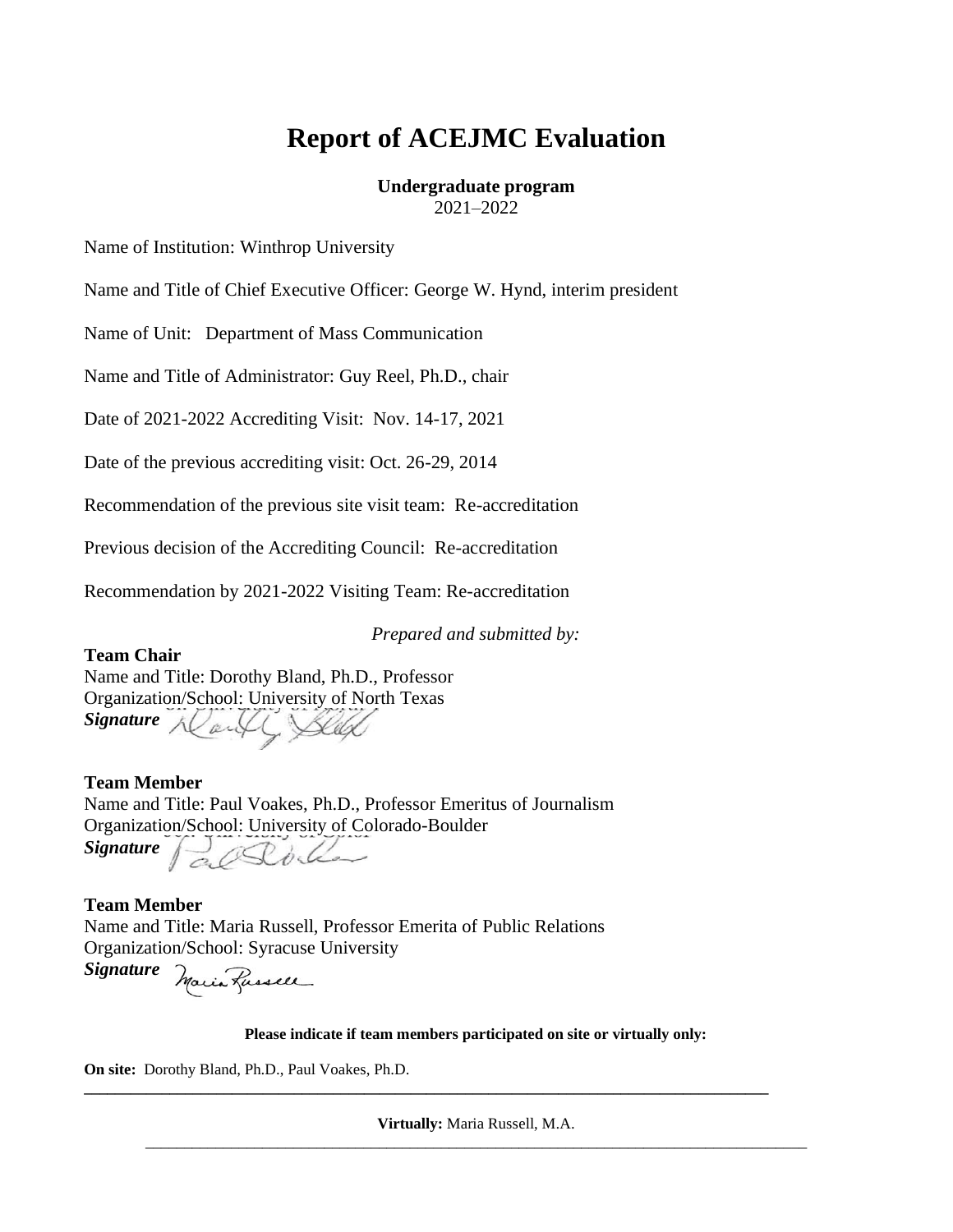Report of evaluation of undergraduate programs for 2021-2022 Visits

# **Part I: General Information**

**Name of Institution:** Winthrop University

**Name of Unit:** Department of Mass Communication

Year of Visit: 2021-22 (originally scheduled 2020-21)

# **1. Check regional association by which the institution now is accredited.**

- \_\_\_ Middle States Association of Colleges and Schools
- \_\_\_ New England Association of Schools and Colleges
- \_\_\_ North Central Association of Colleges and Schools
- \_\_\_ Northwest Association of Schools and Colleges
- $\underline{X}$  Southern Association of Colleges and Schools
- \_\_\_ Western Association of Schools and Colleges

*If the unit seeking accreditation is located outside the United States, provide the name(s) of the appropriate recognition or accreditation entities:*

# **2. Indicate the institution's type of control; check more than one if necessary.**

\_\_\_ Private

 $X$  Public

\_\_\_ Other (specify)

**3. Provide assurance that the institution has legal authorization to provide education beyond the secondary level in your state. It is not necessary to include entire authorizing documents. Public institutions may cite legislative acts; private institutions may cite charters or other authorizing documents.**

Winthrop University's legal authorization to provide an education beyond a secondary school in South Carolina and to grant degrees is embodied in legislation of the South Carolina General Assembly 1985 Code § 59-125-10, § 59-125-80 and §§ 59-125-120.

Chapter 125 pertaining to Winthrop University cites references to prior codes or acts in 1982, 1974, 1972, 1962, 1952, 1932, 1922, 1920, 1912, 1902, and 1891.

# **4. Has the journalism/mass communications unit been evaluated previously by the Accrediting Council on Education in Journalism and Mass Communications?**

\_\_X\_\_Yes

 $\overline{\phantom{a}}$  No

If yes, give the date of the last accrediting visit: October 26-29, 2014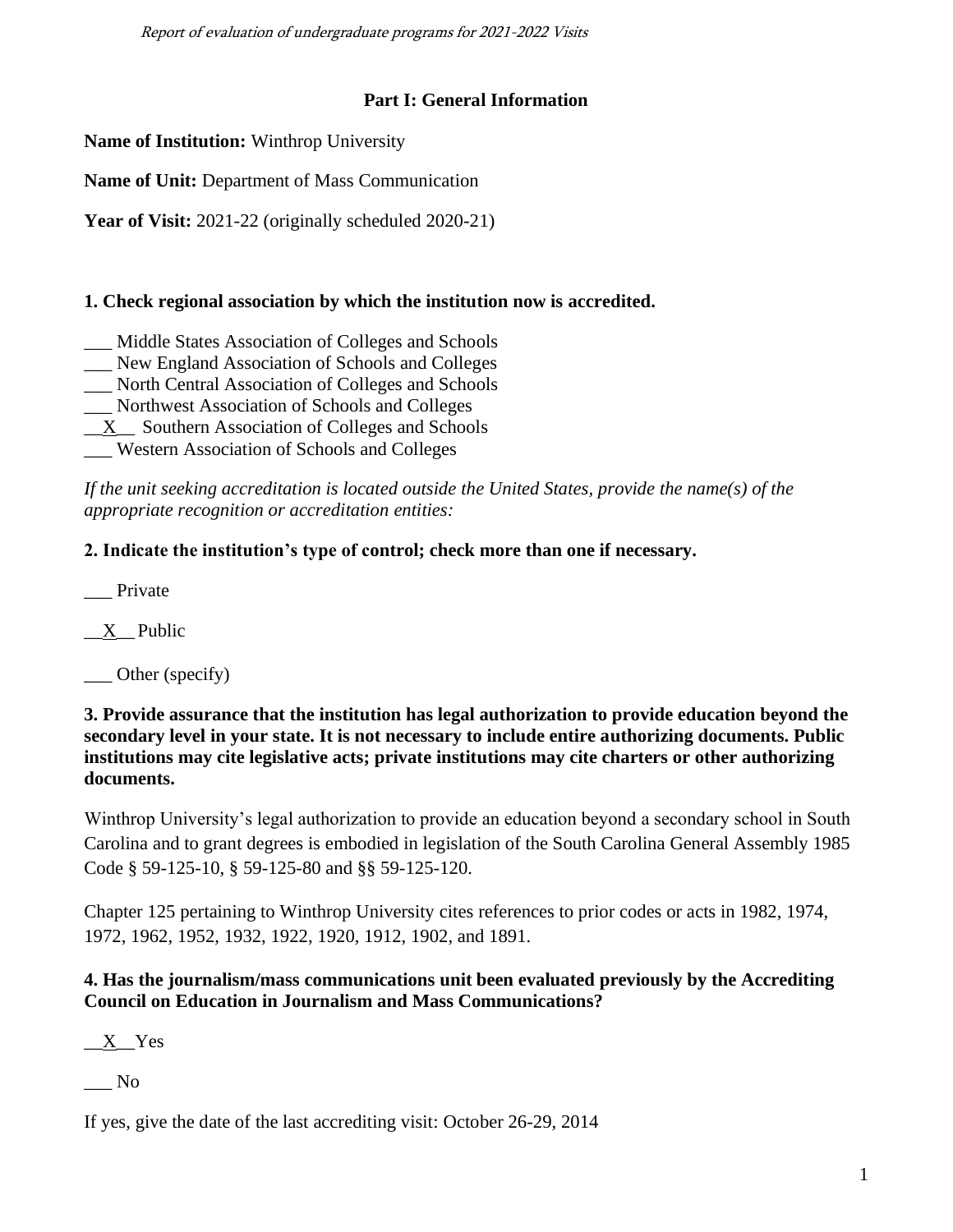# **5. When was the unit or sequences within the unit first accredited by ACEJMC?**

May 1997

**6. Provide the unit's mission statement. Statement should give date of adoption and/or last revision.**

# **[MISSION STATEMENT](https://www.winthrop.edu/cas/masscomm/mission-and-core-competencies.aspx)**

(*Adopted October 13, 2018.. Language revised to reflect changes in mass communication curriculum, replacing earlier September 2013 version. No major content changes.*).

**"We promote an active learning environment to empower students to analyze, evaluate, synthesize and use multiple ideas, concepts, skills and viewpoints in an integrative and collaborative manner."**

By the time of graduation, mass communication majors will be able to gather, organize and process information; conduct interviews; write in a professional style to a professional level of competence; and edit and produce in printed, broadcast or digital form; all while meeting standards of media law and professional ethics.

By the time of graduation, integrated marketing communication majors will be able to gather, organize and process information and data; conduct interviews; write in a professional style to a professional level of competence; and produce marketing communication messages and materials in printed, electronic or multimedia form; all while meeting standards of media law and professional ethics.

To that end, the department's mission reflects the pursuit of the following core competencies in its programs. The department will:

· Provide professional education to prepare students to enter and succeed in the journalism, broadcasting, digital and integrated marketing communication fields.

- · Instill a continuing urge for inquiry and learning through a sound liberal arts education.
- · Develop skills to think critically and communicate clearly.
- · Promote awareness of the theoretical, ethical and legal environments that affect mediated communication and integrated marketing communication.

· Promote understanding about the past, present and future of the discipline through exploring diversity of ideas, opinions, history, representations and actions that impact the individual, community and society in a globally interconnected world.

· Inform core competencies by using ACEJMC accreditation standards.

We added the following DEI statement in January 2019:

The Department of Mass Communication is committed to diversity, equity and inclusion in order to foster a mutually respectful environment so all may thrive and succeed. Diversity in conception and creation of media content includes the accurate portrayals of racial and ethnic minorities, international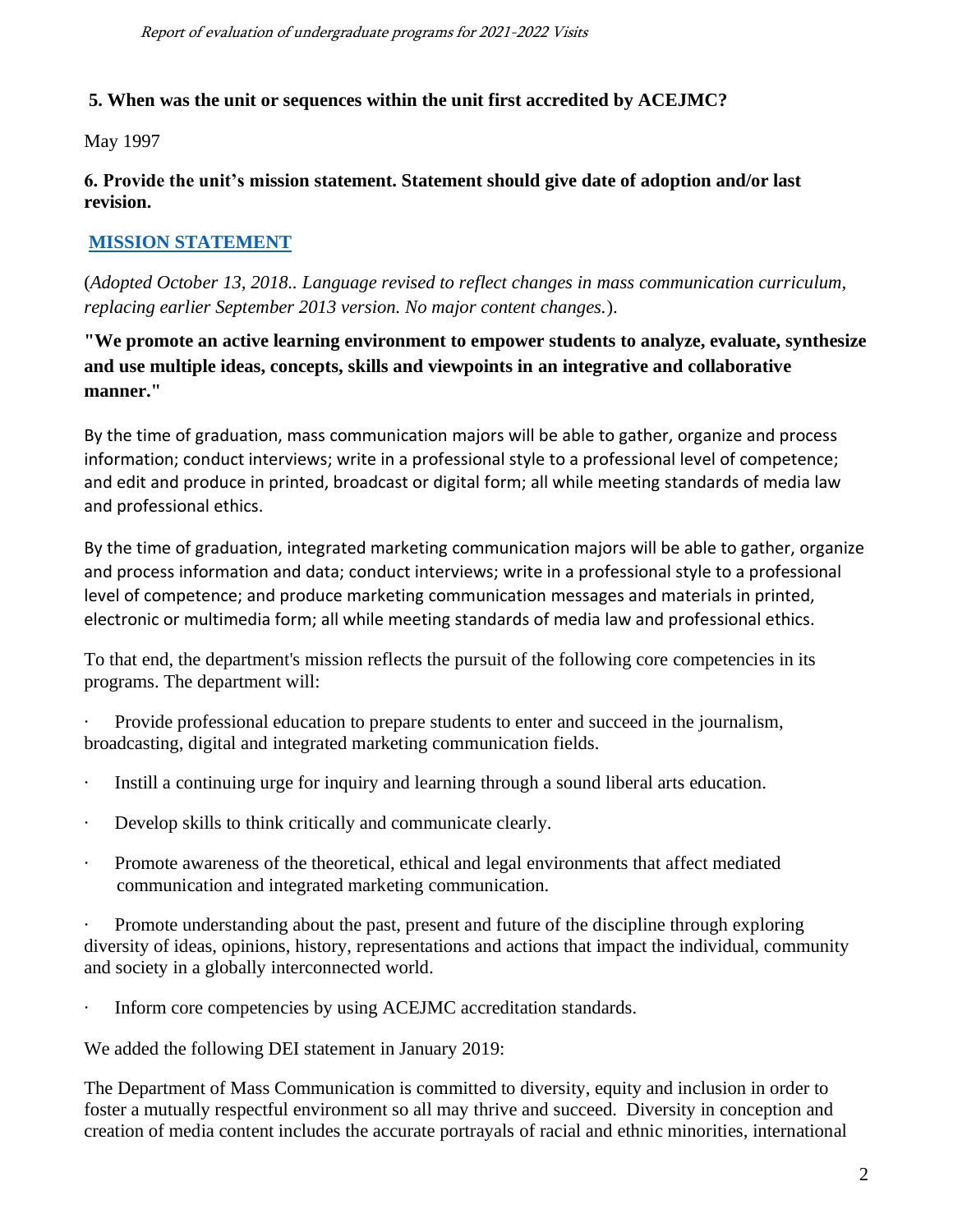communities, women, the elderly, persons with physical or mental disabilities, sexual orientation, political thought and religious beliefs.

# **7. What are the type and length of terms?**

Semesters of 16 weeks Multiple summer sessions of varying lengths, depending on the course.

#### **8. Check the programs offered in journalism/mass communications:**

 $X$  Bachelor's degree

Master's degree

Ph.D. degree

#### **9. List the specific undergraduate degrees as well as the majors or sequences being reviewed by ACEJMC. \*Indicate online degrees.**

BA in Mass Communication ·BS in Integrated Marketing Communication

#### **10. Credit hours required by the university for an undergraduate degree: (Specify semester-hour or quarter-hour credit.)**

· 120 semester hours

## **11. Give the number of credit hours students may earn for internship experience.**

(Specify semester-hour or quarter-hour credit.) 1-3 semester credit hours

#### **12. List each professional journalism or mass communications sequence or specialty offered and give the name of the person in charge.**

| <b>Name of Sequence or Specialty</b>       | <b>Person in Charge</b> |
|--------------------------------------------|-------------------------|
| <b>Mass Communication</b>                  | Guy S. Reel             |
| <b>Integrated Marketing Communication*</b> | Guy S. Reel             |

\*The integrated marketing communication major is a joint B.S. degree program of the College of Arts & Sciences' Department of Mass Communication and the College of Business Administration's Department of Management and Marketing. It is administered by a joint IMC Committee. Because Winthrop requires degrees to be located in only one college, the two deans agreed that it would be housed in Arts & Sciences and the Department of Mass Communication. IMC has a coordinator within the Department of Mass Communication, Padmini Patwardhan. Mass Communication is a B.A. degree program.

## **13. Number of full-time students enrolled in the institution:**

Winthrop University's Fall 2021 enrollment was 4,961 (3,808 undergraduate, 1,153 graduate) students.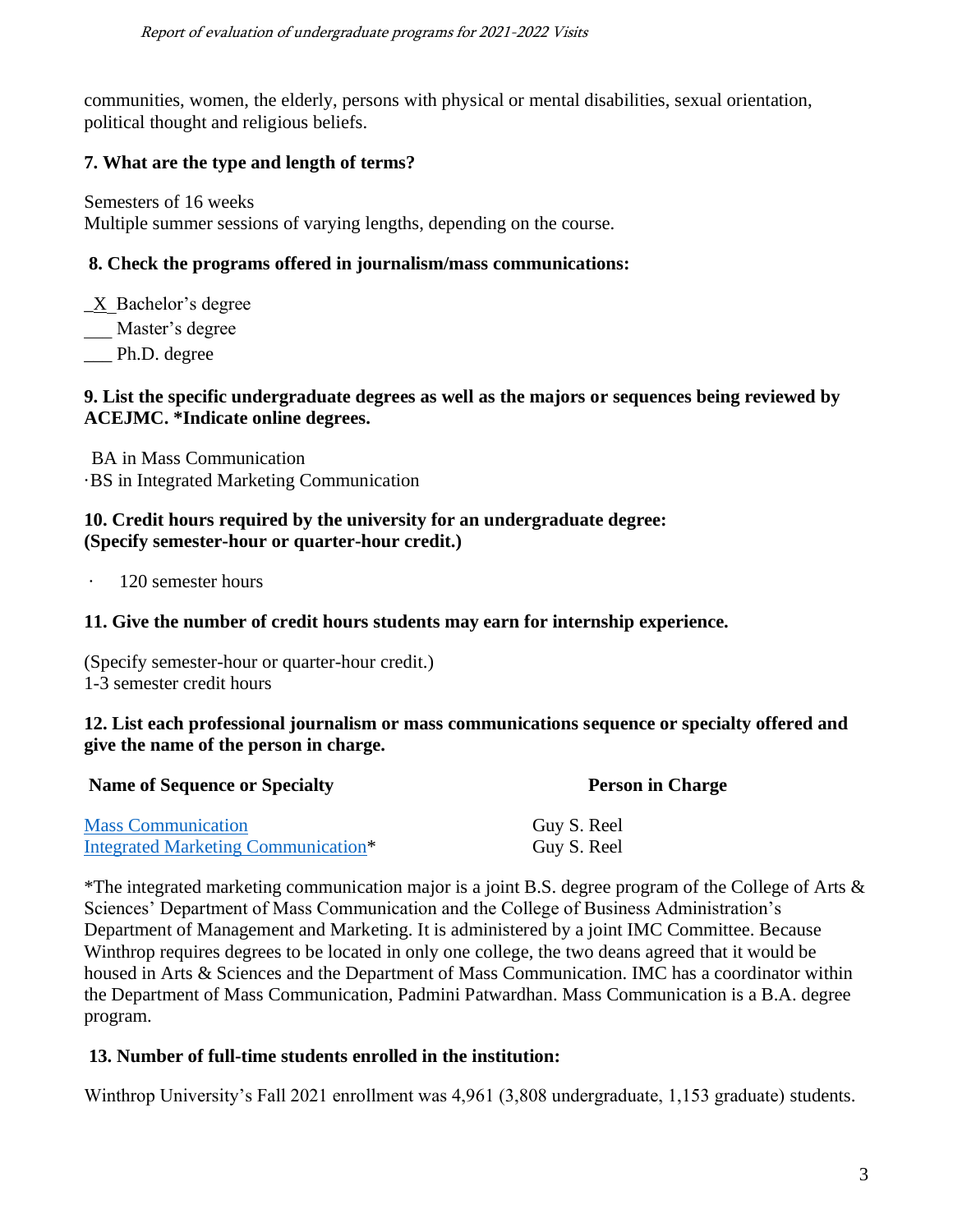**14. Number of undergraduate majors in the accredited unit, by sequence and total (if the unit has pre-major students, list them as a single total):**

| <b>Name of Sequence or Specialty</b>      | Undergraduate majors<br><b>Fall 2021</b> |
|-------------------------------------------|------------------------------------------|
| <b>Mass Communication</b>                 | 94                                       |
| <b>Integrated Marketing Communication</b> | 41                                       |
| <b>Total</b>                              | 135                                      |

**15. Number of students in each section of all skills courses (newswriting, reporting, editing, photography, advertising copy, broadcast news, public relations writing, etc.). Include a separate list for online skills courses, which also must meet the 20-1 ratio. (The Council has ruled that campaigns courses are exempt from the 20-1 ratio.)**

| Subj        | <b>Crse</b> | <b>Sec</b>     | <b>Title</b>                                       | Enr            |
|-------------|-------------|----------------|----------------------------------------------------|----------------|
| <b>IMCO</b> | 471         | 1              | Public Relations Writing and Production (3:2:2).   | $\tau$         |
| <b>IMCO</b> | 475         | 1              | Senior Seminar in IMC (3:2:2).                     | $\overline{7}$ |
| <b>MCOM</b> | 226         | $\mathbf{1}$   | Multimedia Storytelling and Production (3:2:2).    | 13             |
| <b>MCOM</b> | 226         | $\overline{2}$ | Multimedia Storytelling and Production (3:2:2).    | 14             |
| <b>MCOM</b> | 226         | 3              | Multimedia Storytelling and Production (3:2:2).    | 13             |
| <b>MCOM</b> | 241         | $\mathbf{1}$   | Media Writing (3:2:2).                             | 12             |
| <b>MCOM</b> | 241         | $\overline{2}$ | Media Writing (3:2:2).                             | 11             |
| <b>MCOM</b> | 241H        | 3              | Media Writing (3:2:2).                             | $\overline{2}$ |
| <b>MCOM</b> | 325         | 1              | Digital News Writing and Video Production (3:2:2). | 15             |
| <b>MCOM</b> | 330         | $\mathbf{1}$   | Convergent Journalism (3:2:2)                      | 9              |
| <b>MCOM</b> | 346         | $\mathbf{1}$   | Principles of Television Production (3:2:2).       | 15             |
| <b>MCOM</b> | 425         | $\mathbf{1}$   | Advanced Broadcast Journalism (3:2:2).             | 12             |
| <b>MCOM</b> | 441         | $\mathbf{1}$   | Multimedia Reporting of Public Issues (3:2:2).     | 11             |
| <b>MCOM</b> | 441         | $\mathfrak{2}$ | Multimedia Reporting of Public Issues (3:2:2).     | 12             |
| <b>MCOM</b> | 446         | $\mathbf{1}$   | Advanced Television Production (3:2:2).            | 4              |

**Spring 2021**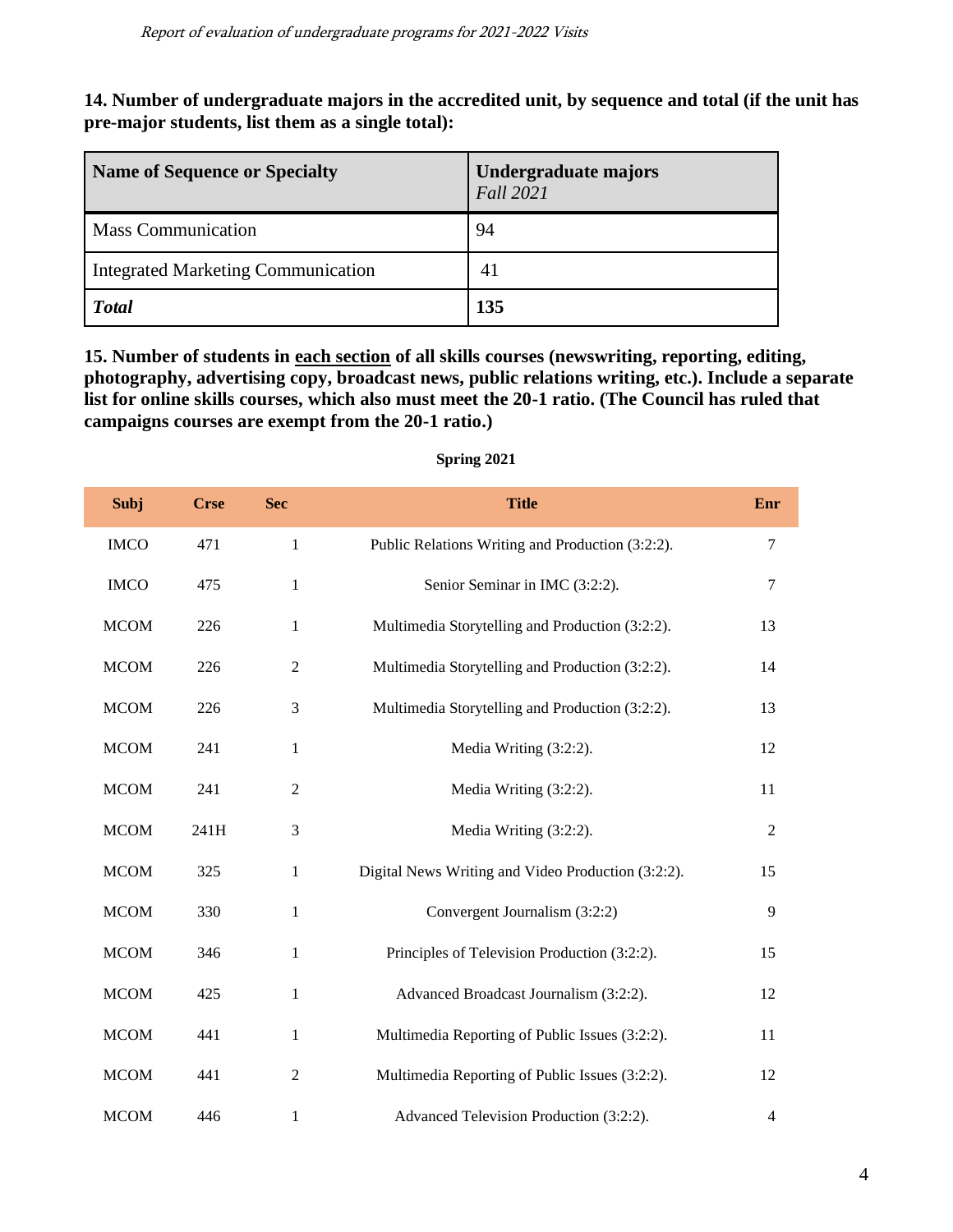Report of evaluation of undergraduate programs for 2021-2022 Visits

#### **Fall 2021**

| Subj        | <b>Crse</b> | <b>Sec</b>     | <b>Title</b>                                       |                | Enr |
|-------------|-------------|----------------|----------------------------------------------------|----------------|-----|
| <b>IMCO</b> | 471         | $\mathbf{1}$   | Public Relations Writing and Production (3:2:2).   | 7              |     |
| <b>IMCO</b> | 475         | $\mathbf{1}$   | Senior Seminar in IMC (3:2:2).                     | $\overline{4}$ |     |
| <b>MCOM</b> | 226         | $\mathbf{1}$   | Multimedia Storytelling and Production (3:2:2).    | 10             |     |
| <b>MCOM</b> | 226         | $\overline{2}$ | Multimedia Storytelling and Production (3:2:2).    | 13             |     |
| <b>MCOM</b> | 226         | 3              | Multimedia Storytelling and Production (3:2:2).    | 10             |     |
| <b>MCOM</b> | 241         | $\mathbf{1}$   | Media Writing (3:2:2).                             | 14             |     |
| <b>MCOM</b> | 241         | $\overline{2}$ | Media Writing (3:2:2).                             | 13             |     |
| <b>MCOM</b> | 325         | $\mathbf{1}$   | Digital News Writing and Video Production (3:2:2). | 15             |     |
| <b>MCOM</b> | 330         | $\mathbf{1}$   | Convergent Journalism (3:2:2)                      | 7              |     |
| <b>MCOM</b> | 346         | $\mathbf{1}$   | Principles of Television Production (3:2:2).       | 10             |     |
| <b>MCOM</b> | 425         | $\mathbf{1}$   | Advanced Broadcast Journalism (3:2:2).             | $\overline{4}$ |     |
| <b>MCOM</b> | 441         | $\mathbf{1}$   | Multimedia Reporting of Public Issues (3).         | 12             |     |
| <b>MCOM</b> | 446         | 1              | Advanced Television Production (3:2:2).            | 6              |     |

# **Online Skills Courses Spring 2021**

| <b>Subject</b> | Crse | <b>Sec</b> | Title                                      |  |
|----------------|------|------------|--------------------------------------------|--|
| <b>MCOM</b>    | 210  |            | Introduction to Sports Production (1:1:3). |  |
| <b>MCOM</b>    | 211  |            | Live Production I $(1:1:3)$ .              |  |

#### **Fall 2021**

| <b>Subject</b> | <b>Crse</b> | <b>Sec</b> | Title                                      | Enr |
|----------------|-------------|------------|--------------------------------------------|-----|
| <b>MCOM</b>    | 210         |            | Introduction to Sports Production (1:1:3). |     |
| <b>MCOM</b>    | 212         |            | Live Production II $(1:1:3)$ .             |     |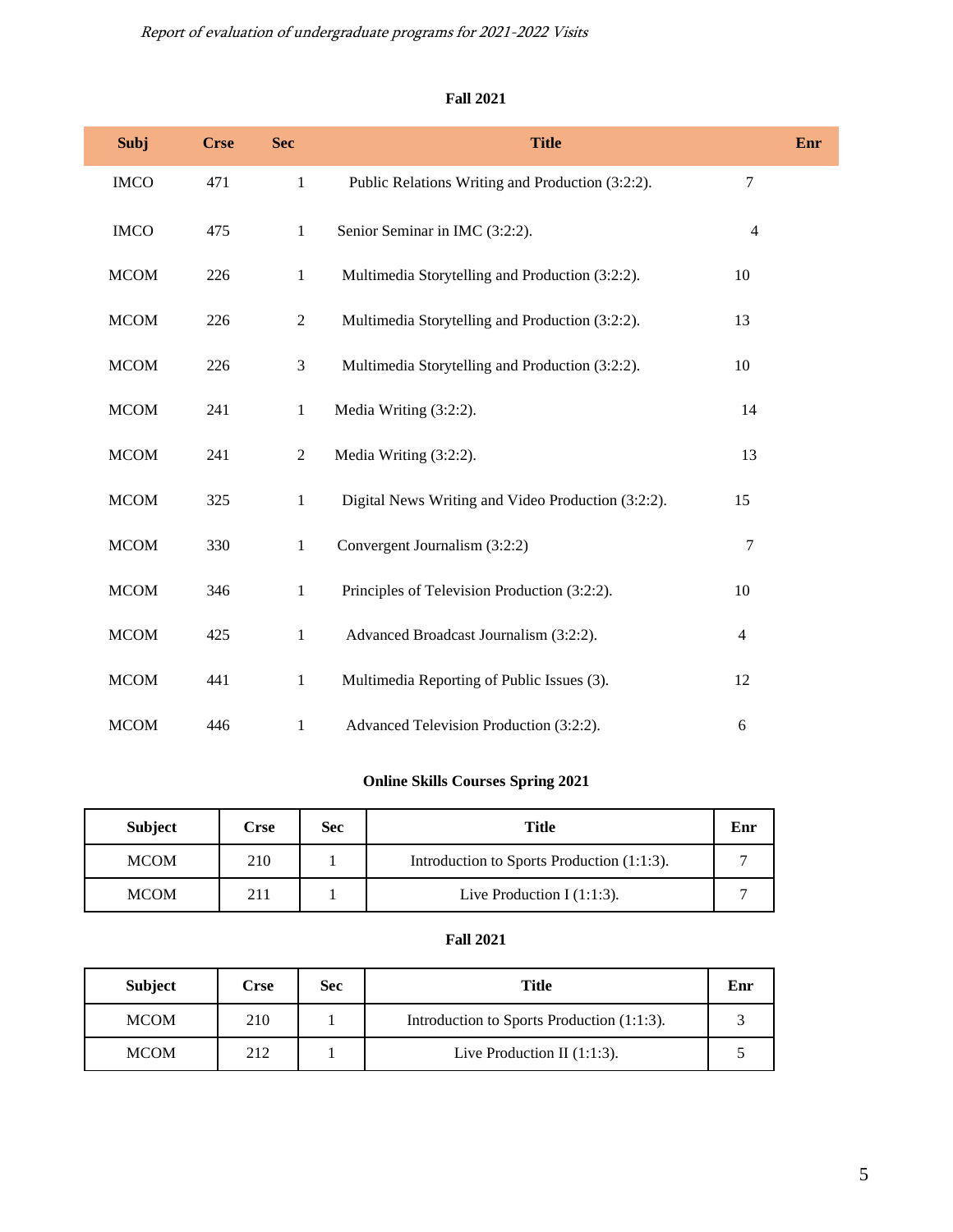Report of evaluation of undergraduate programs for 2021-2022 Visits

#### **16. Total expenditures planned by the unit for the 2021–2022 academic year:**

\$622,025

#### **Give percentage increase or decrease in three years:**

From 2018-19 to 2020-21, about a 3% decrease.

#### **Amount expected to be spent this year on full-time faculty salaries:**

Including the administrative salary as part of full-time faculty, the salaries should be about \$544,146.

**17. List name and rank of all full-time faculty in the accredited unit in fall 2021. (Full-time faculty refers to those defined as such by the university.) Identify those not teaching because of leaves, sabbaticals, etc.**

- 1. \*Guy S. Reel, Professor
- 2. Padmini Patwardhan, Professor
- 3. Nathaniel Frederick II, Associate Professor
- 4. William Schulte, Associate Professor
- 5. Aimee Meader, Associate Professor
- 6. Joseph Kasko, Assistant Professor
- 7. Mark S. Nortz, Senior Instructor
- 8. Bonnye Stuart, Instructor

\* Note: This reflects an updated list of all full-time faculty.

**18. List names of part-time/adjunct faculty teaching at least one course in fall 2021. Also list names of part-time faculty teaching spring 2021. (If your school has its accreditation visit in spring 2021, please provide the spring 2021 adjunct list in the updated information.)**

Spring 2020 Fall 2020 Spring 2021 Fall 2021 None Tom Cavanaugh Tom Cavanaugh Tom Cavanaugh

 Kim Myers Kelli Boling

Josh Forte Dedrick Russell\*

*\*Assists with several courses.*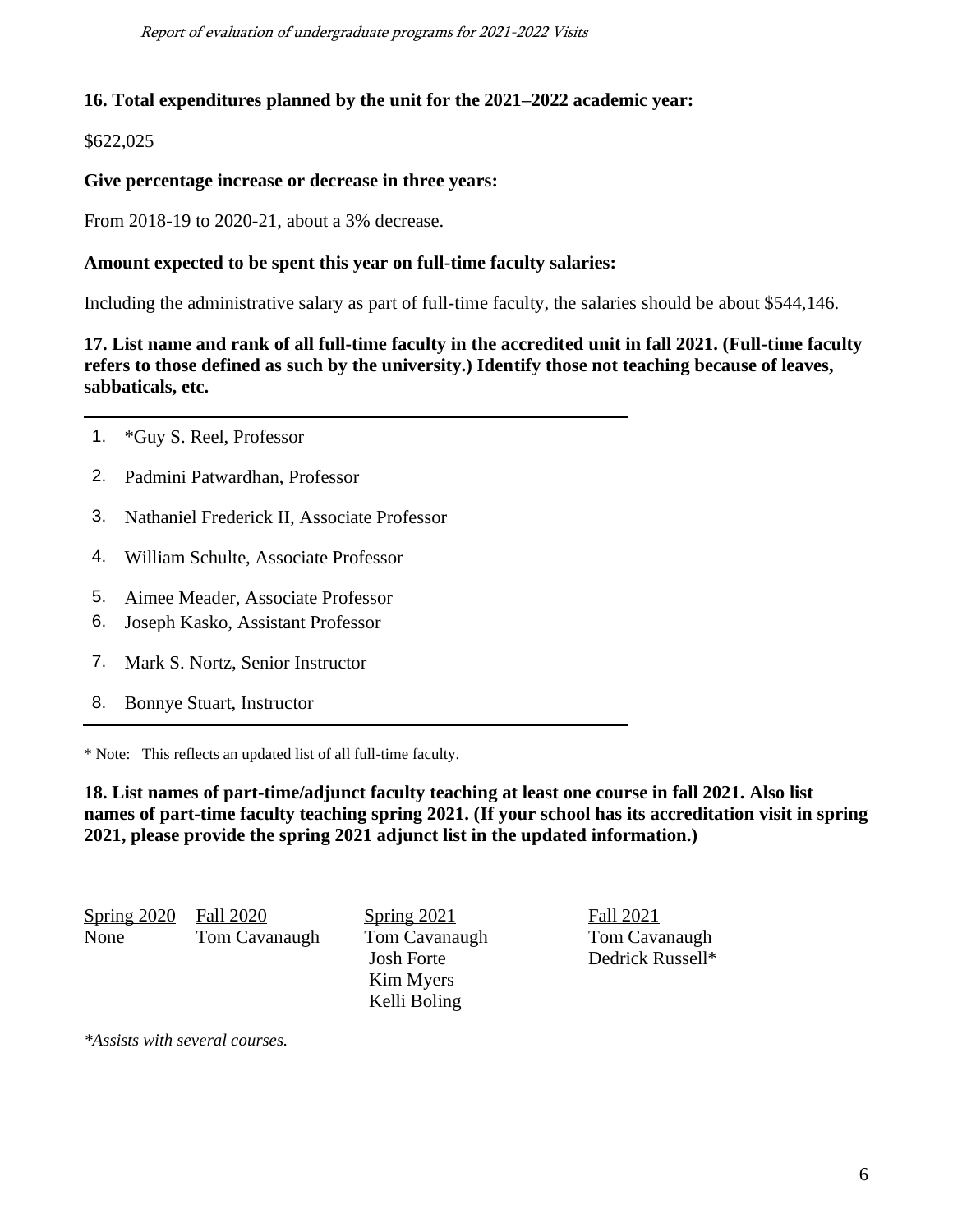# 19. **Schools on the semester system:**

For each of the last two academic years, please give the number and percentage of graduates who earned 72 or more semester hours outside of journalism and mass communications.

## **72 or more semester hours outside of journalism and mass communications**

|                         | Total     | Number        |         |
|-------------------------|-----------|---------------|---------|
| Year                    | Graduates | in Compliance | Percent |
| 2020-2021 academic year | 53        | 53            | 100     |
| 2019-2020 academic year | 45        | 45            | 100     |
| 2018-2019 academic year | 69        | 69            | 100     |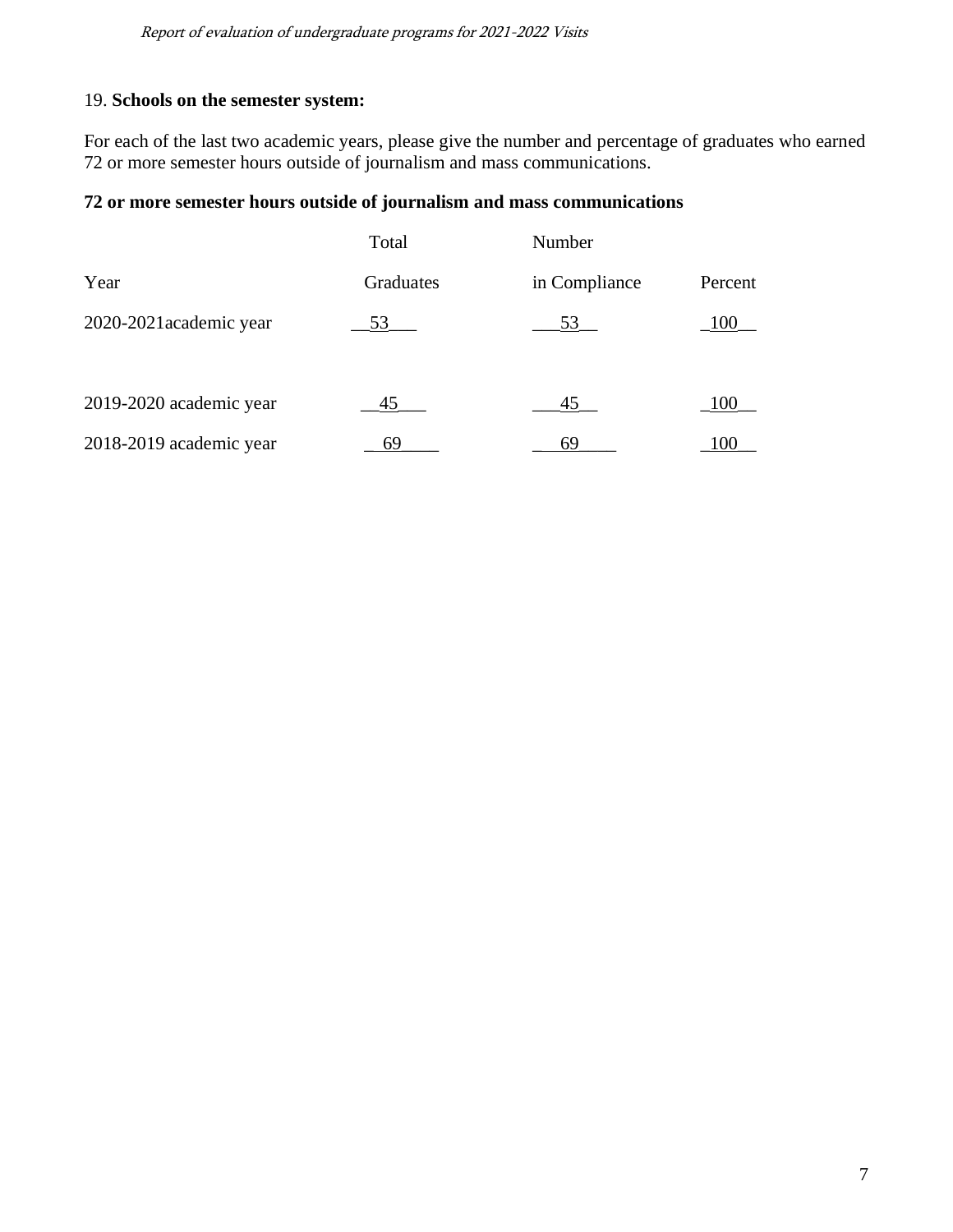#### **PART II — Standard 1: Mission, Governance and Administration**

#### **Unit performance with regard to indicators:**

**a). The unit has a written mission statement and a written strategic or long-range plan that provides vision and direction for its future, identifies needs and resources for its mission and goals and is supported by university administration outside the unit. The unit annually updates its data on the ACEJMC searchable database website [\(https://lookup.acejmc.org\)](https://lookup.acejmc.org/).**

The Department of Mass Communication is one of 14 units within the College of Arts & Sciences, and is the third largest department within the university's largest college. The first journalism classes were taught at Winthrop University in 1925, and the Journalism Department was formed in 1946 with Reid H. Montgomery as the founding chair. The Department was renamed the Department of Mass Communication in 1987 and the department was celebrating its 75<sup>th</sup> anniversary during the site team's visit. Now, the department offers two bachelor's degrees. One is a B.A. in Mass Communication after students complete a converged curriculum that combines broadcast, print journalism and digital media. The other is an interdisciplinary B.S. in Integrated Marketing Communications, which includes strong collaboration with the College of Business Administration. The department also participates in a digital information design program, a collaboration with the College of Business Administration and College of Visual and Performing Arts.

The department's mission is to "promote an active learning environment to empower students to analyze, evaluate, synthesize and use multiple ideas, concepts, skills and viewpoints in an integrative and collaborative manner."

The department's strategic plan was approved Oct. 13, 2018, and states desired learning outcomes for mass communications and integrated marketing communication students. These learning outcomes are reasonably well aligned with ACEJMC standards. Long-range goals specifically focus on students, curriculum, faculty, alumni activities, professional and community relations, equipment and facilities plus accreditation. A review of the strategic plan showed there has been progress made in most areas, but the COVID-19 pandemic, university-wide enrollment declines, budget cuts, hiring freezes and furloughs have made the last two years particularly challenging.

Despite the challenges, the department maintains a good reputation within the university as a collegial and collaborative department.

## **b). The unit has policies and procedures for substantive faculty governance that ensure faculty oversight of educational policy and curriculum.**

Interviews with all full-time faculty indicate the department follows faculty governance procedures of the university. All faculty members participate in the Faculty Assembly for the college and Faculty Conference for the university. They consistently serve on college and university committees. Interviews with all full-time faculty show they are collegial and dedicated to their students, peers and the university. The faculty met monthly during the fall and spring semesters for the 2020-2021 academic year, albeit via Zoom. The faculty also met four times during the fall semester 2021. Given the small faculty size, the faculty regularly meets as a faculty of the whole. However, there are subcommittees to focus on strategic planning, assessment, facilities and equipment, diversity, global learning, curriculum and alumni outreach.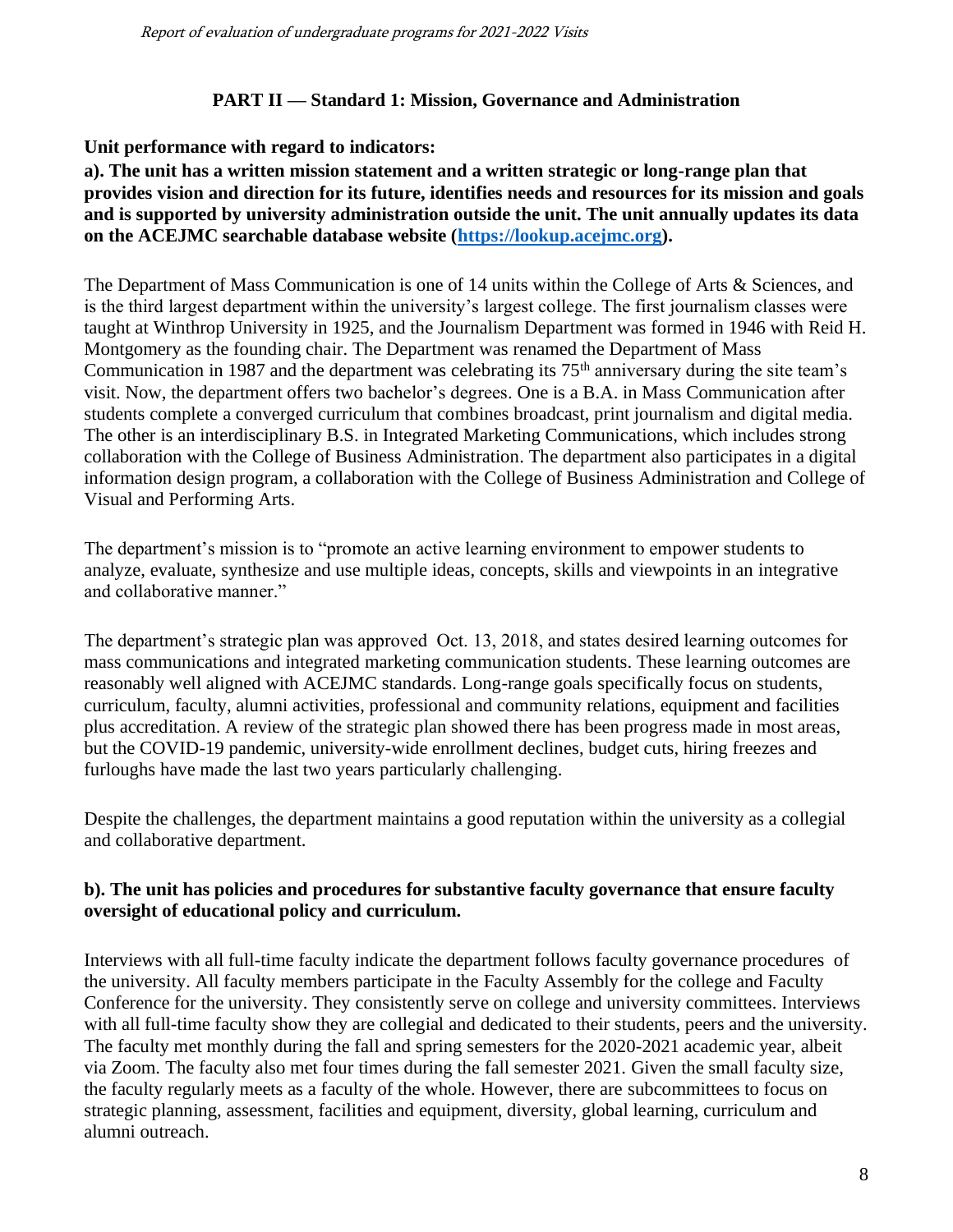# **c). The unit's administration provides effective leadership within the unit and effectively represents it in dealings with university administration outside the unit and constituencies external to the university**.

The unit has stable leadership and the department chair has effectively represented the unit during the study period. Interviews with faculty, alumni and industry leaders indicate the department chair is wellliked and some alumni would like to see more consistent engagement. However, the upper administration has had turnover in the presidency and is currently led by an interim president. A presidential search was underway at the time of the site visit, and the position is expected to be filled by fall 2022. There also has been substantial turnover in the university's advancement and marketing leadership during the study period, and there is no dedicated advancement or marketing officer for the College of Arts & Sciences, the largest college at Winthrop, and the Department of Mass Communication falls within this structure.

# **d). The institution and/or the unit defines and uses a process for selecting and evaluating its administrators.**

The chair is evaluated annually by the dean of Arts & Sciences. The most recent evaluation of the chair was done in 2020 with input from the faculty. Most faculty said the department chair exceeds expectations. "His professional background and experience in the classroom make it easy for us, as faculty, to do our jobs," wrote a faculty member.

#### **e). Faculty, staff and students have avenues to express concerns and have them addressed.**

Interviews with faculty, students, administrators, alumni and industry professionals indicate they are comfortable expressing concerns. The site team spoke with more than 40 people during the site visit, and all said they feel concerns are seen, heard and acted upon by the Department. Student policies are available in an online student handbook. Students can appeal grade decisions to the faculty member, chair, dean and ultimately the Academic Conduct Committee. Few grade complaints are filed, and two student complaints regarding faculty were resolved.

## **SUMMARY:**

The department's mission has been clearly documented with stable leadership during the review period. The strategic plan, last approved by faculty in 2018, has helped guide progress in the department. Specific metrics with an annual faculty review of the plan's implementation would help strengthen the process.

Overall evaluation compliance/non-compliance**: COMPLIANCE**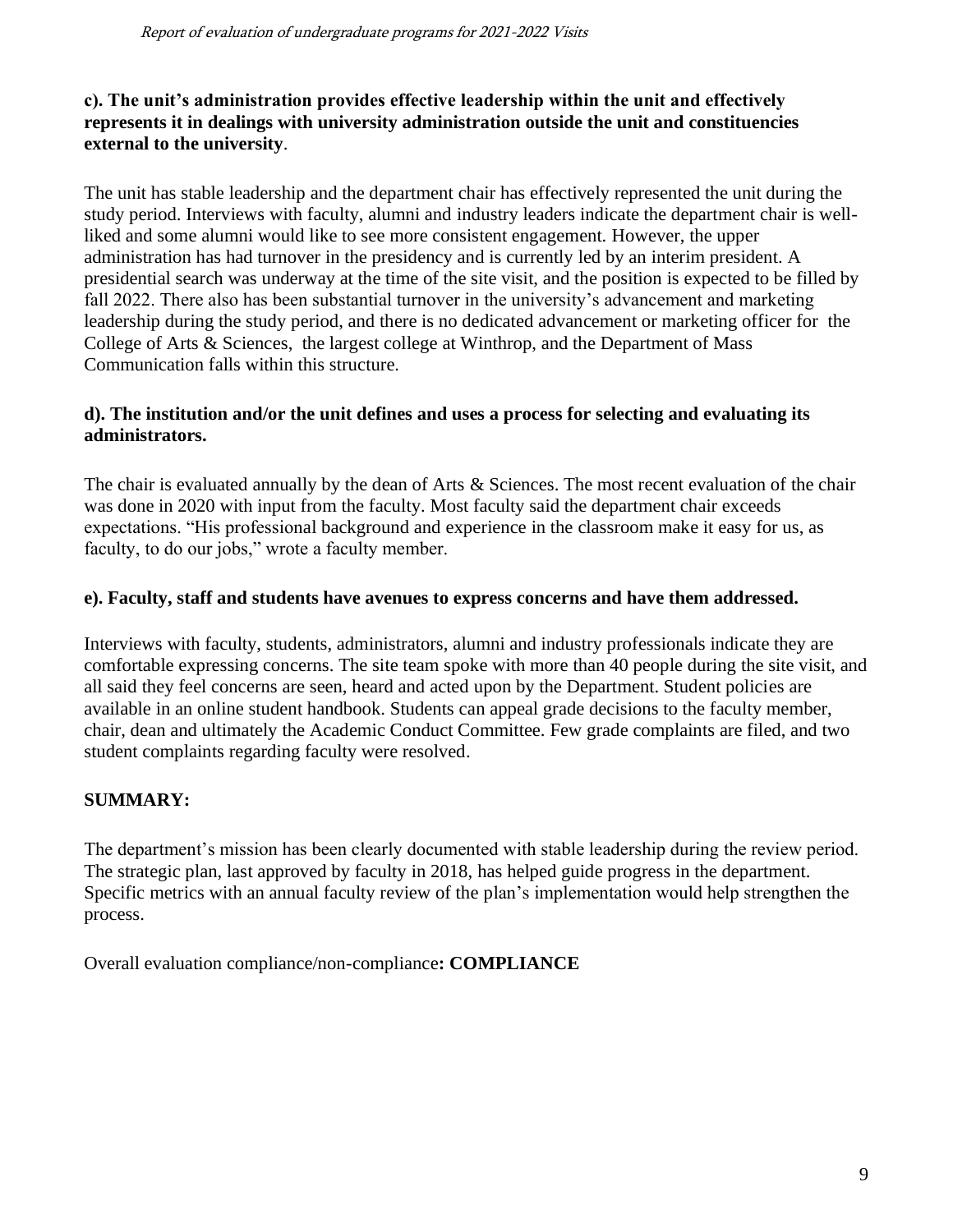#### **PART II — Standard 2: Curriculum and Instruction**

**Unit performance with regard to indicators:**

**a). The unit requires that students take a minimum of 72 semester credit hours (or 104 quarter credit hours) required for a baccalaureate degree outside of journalism and mass communications and meet the liberal arts and sciences-general education requirements of the institution. ACEJMC expects at least 95 percent of the graduating classes in the two academic years preceding an accreditation visit to meet this requirement.**

In each of the previous three years, all graduating students were in compliance.

The **Mass Comm major** is explicitly limited to 40 credit hours within the unit, and most students finish with 38 hours.

The **IMC major** is also limited to 40 credit hours within the unit; it also requires 18-19 credit hours of specified courses in the College of Business Administration.

In either sequence, students are required to take at least 72 credit hours outside the unit.

## **b). The unit provides a balance between theoretical and conceptual courses, professional skills courses, and courses that integrate theory and skills to achieve the range of student competencies listed by the Council.**

The unit offers a bachelor of arts degree in **Mass Communication** (current enrollment 94 students) and a bachelor of science degree in **Integrated Marketing Communication** (currently 41) students. The curriculum underwent a revision in 2019, to achieve greater overall emphasis on multi-platform, digital media. A new course, Foundations of Digital Media, is in the required core of both the IMC and Mass Comm sequences.

The **Mass Comm major** includes a core curriculum of 10 courses amounting to 28 credit hours. About 40 percent of the core credit hours are in conceptual courses. The required conceptual courses are Introduction to Mass Communication; Mass Communication Theory and Research; Mass Media Law, and Ethics and Issues in Mass Communication. The required skills courses are Multimedia Storytelling & Production; Media Writing; Foundations in Digital Media; Digital Video Production; Internship or Practicum, and a 1-credit-hour Senior Portfolio class.

Beyond the core, Mass Comm students take 12 credit hours of electives in one of three areas: Journalism, Broadcast, or Digital Sports Production.

The **IMC major** includes a core curriculum of 12 courses amounting to 34 credit hours. About 44 percent of the core credit hours are in conceptual courses. The required conceptual courses are Introduction to Integrated Marketing Communication; Mass Media Law; Advertising Principles; Public Relations Principles, and Senior Seminar in Integrated Marketing Communication. The required skills courses are Multimedia Storytelling and Production; Media Writing; Foundations in Digital Media; Public Relations Writing and Production; Advertising Copy and Layout; Internship, and a 1-credit-hour Senior Portfolio class.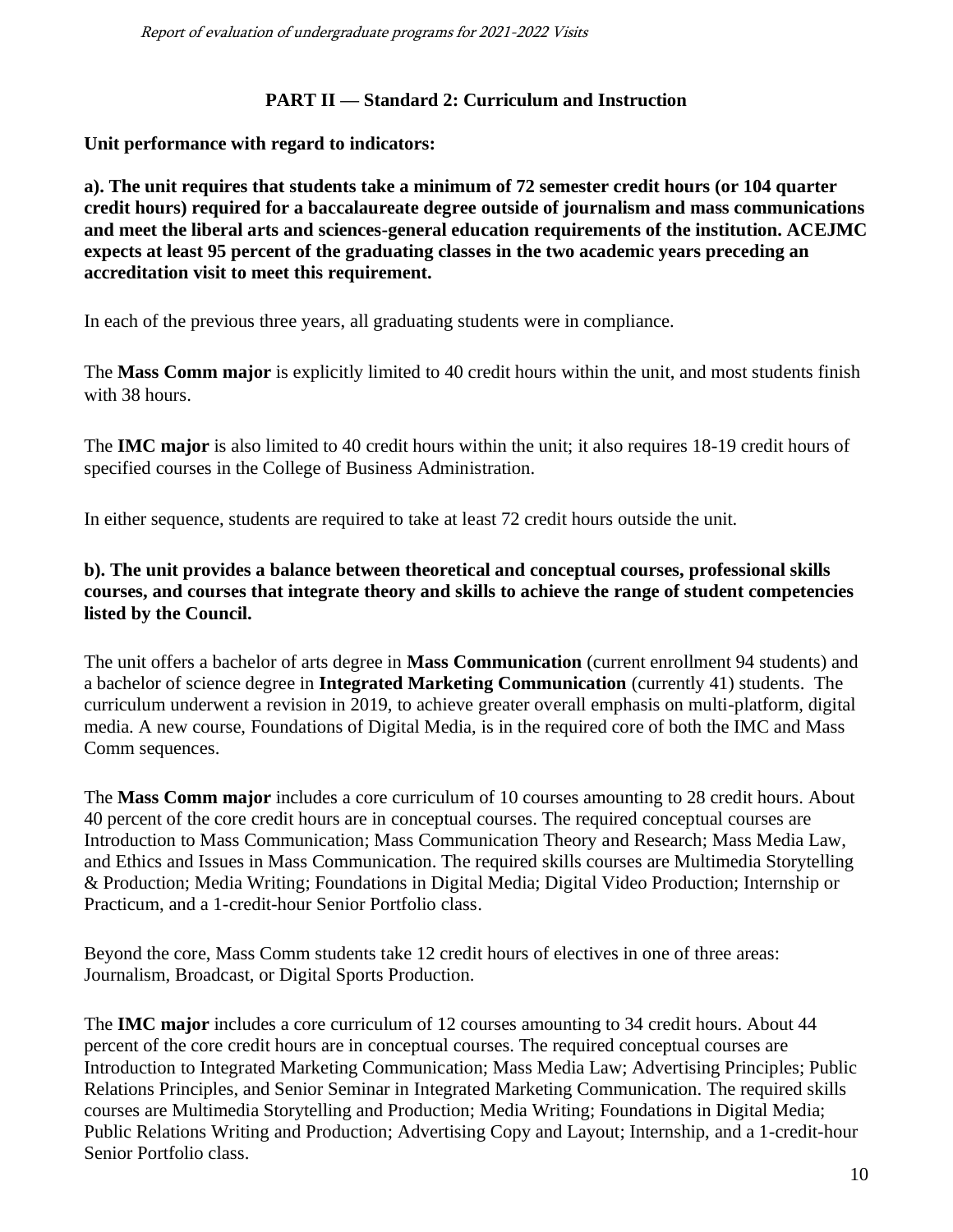Beyond the core, IMC majors must take six credit hours of electives in the department.

The self-study presented charts indicating where the ACEJMC competencies are introduced, reinforced or applied. The department's students receive instruction in all ACEJMC competencies and values, but some are addressed more thoroughly than others. A few examples:

*Diversity*: There is no dedicated course in the core addressing U.S. or global diversity; however, African Americans in Media and Culture, International Communication, and Intercultural Communication are offered as electives. Faculty members said they systematically incorporate considerations of diversity and equity into the syllabi of both skills and conceptual courses in the two cores.

*History:* There is no dedicated course addressing Mass Communication history, although each of the lower-division survey courses (Mass Comm and IMC) contain substantive sections on their fields' history.

*Research:* While the **IMC** core lacks courses specifically focusing on mass communication research or ethics, the conceptual courses in the IMC core address those areas in substantive ways. Marketing Research, MKTG 385, is among the required business courses in the IMC core.

*Visual Communication:* For the competency related to visual communication, the core curricula provide ample instruction. Both sequences require Multimedia Storytelling and Production as well as Foundations of Digital Media. The **Mass Comm** core requires Digital Video Production, and the **IMC** core requires a visual communication course outside the department as well as Advertising Copy and Layout – all of which involve intensive visual communication skill-building. Numerous electives within the unit also address visual aspects of journalism, public relations and advertising.

*Writing and Critical Thinking*: These are cornerstones of the university's instructional philosophy: All majors must take three lower-division courses in writing and critical thinking *outside the department*, and both sequence cores include writing-intensive courses. In addition, the upper-division skills courses in both tracks involve a good deal of work in which students are tasked with team work and critical evaluation of their peers.

*Numeracy:* The competency of numeracy is addressed in the degree requirements: **IMC** students must take a course in quantitative skills and a course in business statistics; **Mass Comm** students must take one math course and one statistics course, both from the mathematics department. Quantitative reasoning and data analysis are applied regularly in reporting, advertising, and public relations courses within the unit.

#### **c). Instruction, whether on-site or online, is demanding and current, and is responsive to professional expectations of digital, technological and multimedia competencies. Achievements in teaching and learning are recognized and valued.**

From the reports from students (in the team's meetings with them) and in visits to nine class sessions, the instruction seemed (with minor exception) to be engaging, energetic and current. The students heaped praise on their professors for the currency of the subject matter in their courses, for their "realworld" career experience, and for their caring attitudes toward students. They characterized more than a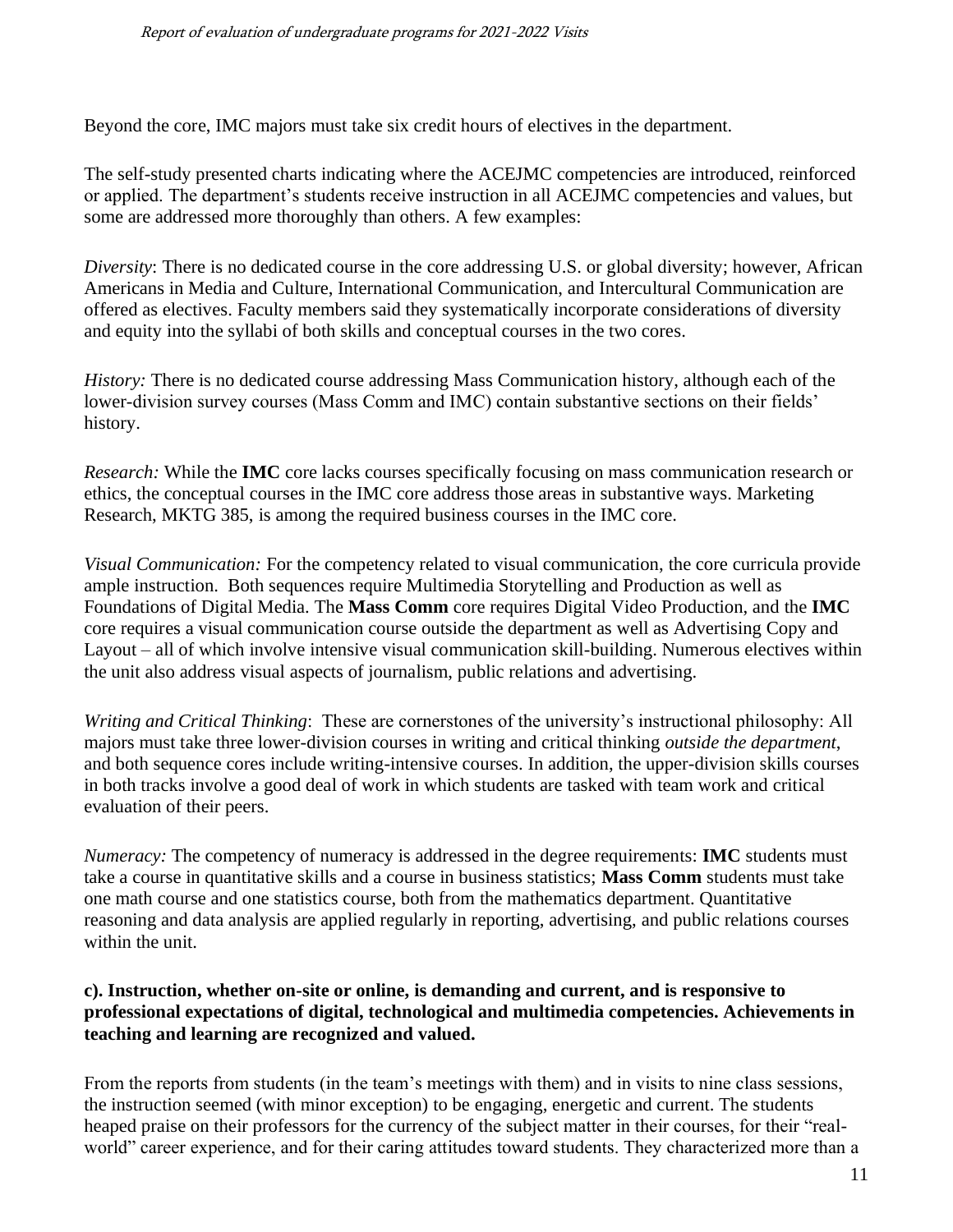few as "tough" in their expectations of student excellence. The style of teaching seems mainly interactive. In nearly all classrooms, the student desks are on wheels or otherwise situated to enable small-group discussions.

Virtually every skills course in both core curricula experienced substantive upgrades in 2019-2020, to reflect changes in media technologies and delivery systems. For example, at a retreat in 2019, the faculty produced a wealth of new ideas, especially creative new assignments, that apply digital concepts and new technologies, in every core course. During the team visit, each classroom was equipped with a "smart" projector, and nearly all the classes the team visited incorporated video or slide decks into class discussions.

Before the pandemic, the unit offered very few online courses, reflecting the university's tradition of small class sizes and highly personal instruction. Online courses now have a slightly greater presence than before the pandemic. Mass Communication Theory, International Communication, and Introduction to IMC were offered online (essentially asynchronous) in Fall 2021, and the department plans to offer a small number of online courses again, in Spring 2022. In addition, the new area of interest for **Mass Comm** majors, Digital Sports Production, has begun its courses in the online-only mode. In meetings, students said they prefer in-person instruction but that the fall's online offerings were still challenging, and offered great scheduling flexibility to busy students.

At Winthrop, it goes without saying that achievements in teaching and learning are highly valued. The self-study provided numerous examples of the faculty's pursuit of teaching excellence and its recognition for such. These include one professor's receipt of the Outstanding Advisor award from the College of Arts & Sciences; another's receipt of AEJMC's Advertising Division's Distinguished Teaching Award, another's receipt of an AEJMC/Scripps grant as a visiting professor in Social Media, and another's receipt of the Kinard Award, the university's top award for excellence in teaching.

# **d). Student-faculty classroom ratios facilitate effective teaching and learning in all courses; the ratio in skills and laboratory sections, whether on-site or online, should not exceed 20-1. (Campaigns classes are exempt from the 20-1 ratio.)**

In the two semesters prior to the site visit, the largest enrollment in any in-person skills/lab class was 15. Online, the courses tend to be conceptual. The two online Sports Production courses, offered in Spring and Fall of 2021, never exceeded seven students.

#### **e). The unit advocates and encourages opportunities for internship and other professional experiences outside the classroom and supervises and evaluates them when it awards academic credit.**

The department actively encourages students to pursue internships and other professional experiences, and it is the "other professional experiences" that make Winthrop's system unusual. **IMC** majors must complete an internship, but **Mass Comm** majors are given the option to take a practicum in lieu of an internship.

The practicum differs from an internship in that it undertakes a short-term communication project, usually a promotional campaign, for an office, department or group on the Winthrop campus, under the supervision of a Mass Communication faculty member. It resembles a "professional experience" by putting the student in the role of a communications specialist meeting a client's needs. The practicum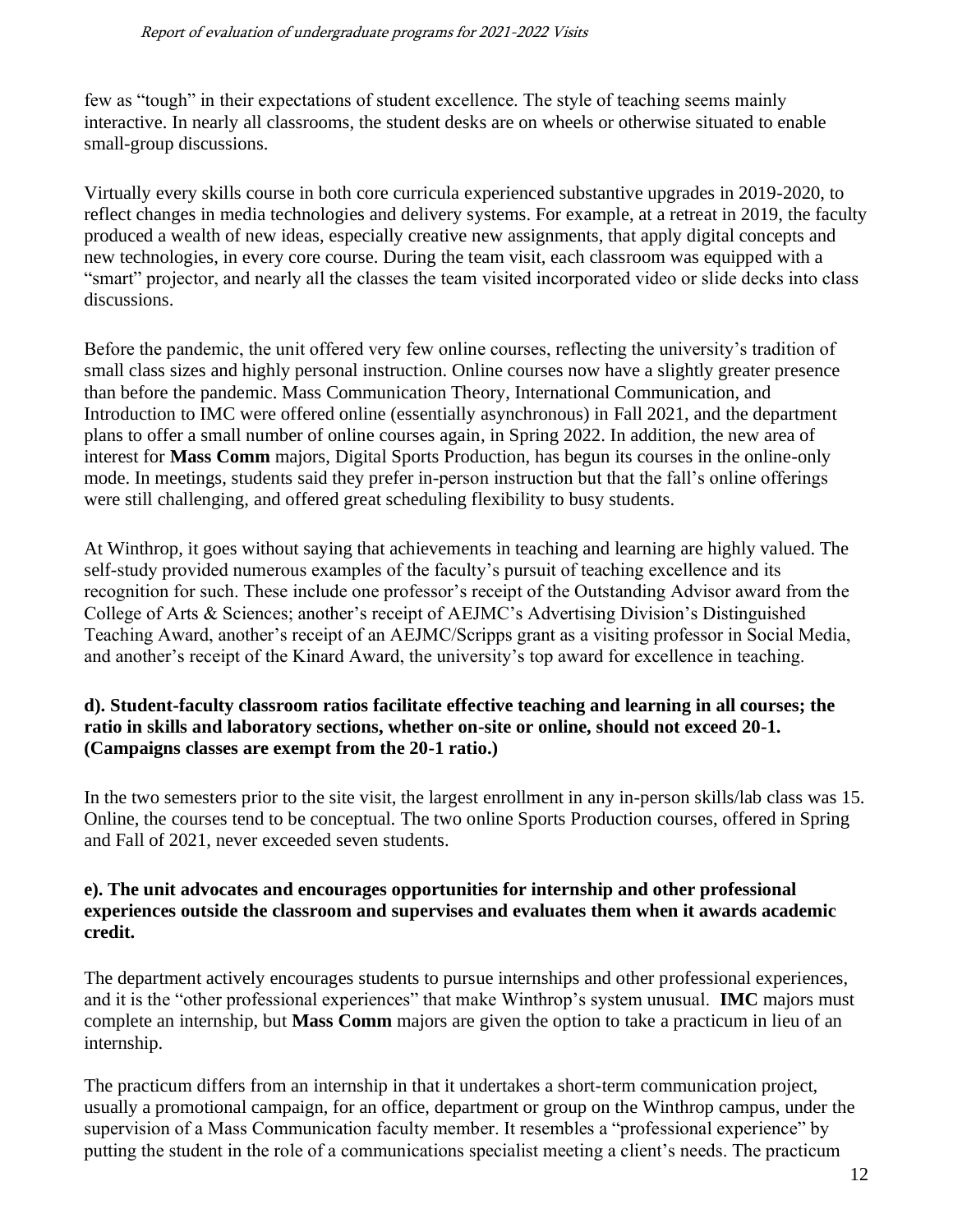with the highest profile is the PR/advertising service called "The Agency," supervised by two departmental faculty members, with ambitions to serve off-campus as well as on-campus clients. IMC students are also allowed to undertake practicums, but they must complete an internship as well. Before the pandemic, in AY 2018-19, 43 students completed internships while 31 did practicums. In student meetings with the team, students sang the praises of practicums, as the flexibility of the work hours fits busy schedules, the practicum does not require personal transportation to a work site, its duration is usually much shorter than a semester internship's 16 weeks, and practicums lack the course prerequisites that internships sometimes demand. Whether an internship or practicum, the vast majority of the experiences earn one credit hour.

The faculty internship coordinator receives a one-course release for this duty. She carefully screens potential employers and organizes meetings each semester where prospective interns can meet prospective employers. She evaluates the students' weekly reports during their internships, and she sees that supervisors fill out a midterm evaluation and a final evaluation of each intern.

Every student doing a practicum must also file a weekly report, with the faculty supervisor for that project.

The faculty also encourages students to engage in extracurricular media experiences on campus such as the weekly *Johnsonian* newspaper, the monthly *Roddey McMillan Record*, or the student radio station, Eagle Air.

## **SUMMARY:**

The department offers two rigorous and comprehensive core curricula that provide a good balance of skills and conceptual courses. Classes are small, and students have high praise for the quality of instruction. Faculty members work hard to update their course content regularly. The department has responded well to changes in the news industry and in student vocational interests by offering practicums alongside internships.

Overall evaluation, compliance/non-compliance: **COMPLIANCE**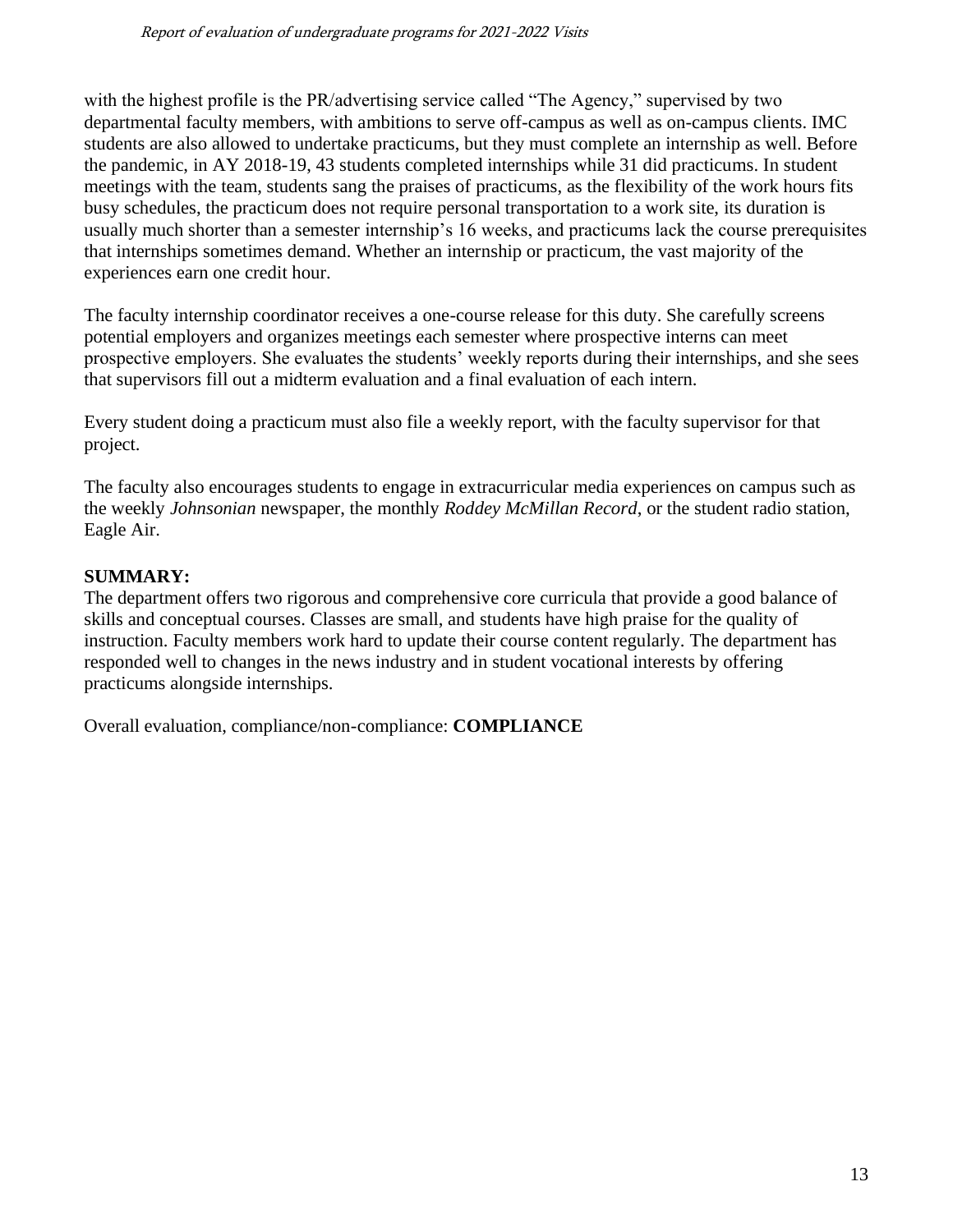#### **PART II — Standard 3: Diversity and Inclusiveness**

**Unit performance with regard to indicators:**

**a). The unit has a written diversity plan for achieving an inclusive curriculum, a diverse faculty and student population, and a supportive climate for working and learning and for assessing progress toward achievement of the plan. The diversity plan should focus on domestic minority groups and, where applicable, international groups. The written plan must include the unit's definition of diversity and identify the under-represented groups.**

About 90.2% of Winthrop University's students are from South Carolina, about 38% of Winthrop students are first generation college students, and about 41% of Winthrop students are minority students. Within the primary service area of South Carolina, whites represent 63.7% of the population, Blacks/African Americans 27%, Hispanic/Latino (any race) 6%, Two or more races 2%, Asian 1.8%, American Indian/Alaska native 0.5%, and native Hawaiian/other Pacific Inslander 0.1% in the primary service area of the state. The undergraduate population at Winthrop is more diverse than the service area's population in that Blacks/African Americans represent 29.9%, Whites 56.5%, Hispanics 6.2%, and the remainder of undergraduate students are spread among the other categories identified above. The department is far more diverse than the overall undergraduate population, with Blacks representing 43.1% of students, Whites representing 49.4%, Hispanics 3.8% and the remainder of students in the department spread among the other categories identified earlier. While females represent 51.6% of the population in the primary service area, female students outnumber male students in the program nearly 3 to 1.

The department's diversity plan was revised and adopted in 2018, and syllabi consistently include a diversity, equity and inclusion statement. The department defines diversity as creating a "climate that involves and empowers diverse student populations of faculty, staff and student body with varying characteristics, including racial and ethnic minorities, international communities, women, the elderly, persons with physical and mental disabilities, sexual orientations or identifications, political thought and religious beliefs."

The diversity plan documents a variety of action steps that have been implemented, including an alumni survey as well as student participation in a variety of cultural events and student organizations. Students are required to participate in 18 cultural events prior to graduation. Examples include the Native American Film Festival in 2017 and the Hispanic Heritage Program in October 2021, which was covered by student media. The Media Literacy series in 2018-19 featured diverse speakers including Mary Curtis, whose work has appeared in national news outlets such as *The Washington Pos*t.

#### **b). The unit's curriculum fosters understanding of issues and perspectives that are inclusive in terms of domestic concerns about gender, race, ethnicity and sexual orientation. The unit's curriculum includes instruction in issues and perspectives relating to mass communications across diverse cultures in a global society.**

A review of syllabi, interviews with faculty and students provided ample evidence the curriculum is inclusive with regards to gender, race, ethnicity, sexual orientation and ability issues across the physical and mental health spectrum as well as global diversity. For example, DEI statements are consistently included in syllabi. Examples of diversity assignments were documented in at least eight different classes, including the Media Writing class, where students generate a story about diversity issues; the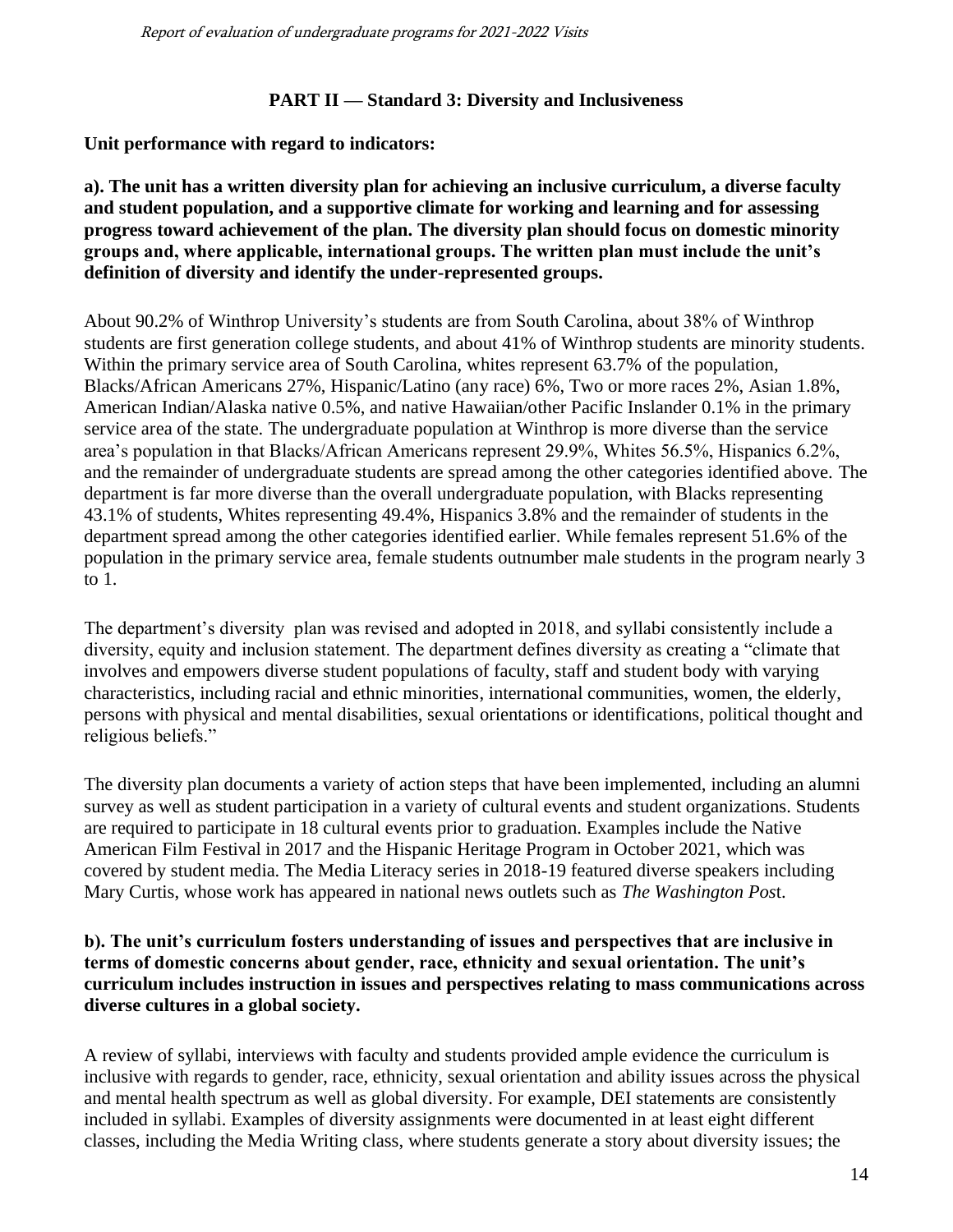Digital News Writing and Video production class, where students analyze coverage of racial injustice protests; the Advertising Principles class, where students develop strategies to target minority audiences in advertising; and the Senior Seminar Integrated Marketing Communication class, where students focus on multicultural issues.

In addition to being a full-time Mass Comm faculty member, one faculty member also has served as head of the African American Studies Department and created a popular course about African Americans in Media. Students spoke favorably about faculty assisting with ADA issues in the classroom as well as in internships. While the pandemic brought international travel to a halt the last two years, students in the IMC program praised the value of having French exchange students in classes prior to the pandemic. A group of 12 French students is expected to enroll in the department in person in Spring 2022.

A 2019-2020 senior exit survey showed 89% of Mass Comm survey respondents and 88.8% of ICM majors agreed or strongly agreed that the major introduced them to diverse audiences, ideas and viewpoints. Also, 95% of Mass Comm majors and 100% of IMC majors agreed or strongly agreed that their majors expanded their global knowledge of media and audiences.

# **c). The unit demonstrates effective efforts to recruit women and domestic minority faculty and professional staff and, where feasible, recruits international faculty and professional staff.**

Of the eight full-time faculty, three are female and five are male. The full-time faculty includes one Asian female who is a full professor and an African-American male who has been promoted to associate professor since the last site team visit.

During a 2018 Mass Communication faculty search, the pool included Skype interviews with six candidates -- three Asians and three Caucasians. An Asian candidate was offered the position but declined it, and a white male accepted the position. In an IMC faculty search that same year, the five finalists included four females (three international and one U.S. citizen) and one African male. The African male accepted the position. However, he failed to complete his dissertation, and another international female faculty member left for another university. Those positions have not been replaced. Unfortunately, the university experienced furloughs during the 2020-21 academic year related to budget cuts and is currently in the midst of a hiring freeze. The faculty has one white male adjunct faculty member and visiting professional, a Black male, who appears often as a guest speaker.

While the Department has made reasonable efforts to diversify faculty, there is still a racial and gender equity gap in that the faculty is not as representative of its student population. About 62.5% of the fulltime faculty are white males. The student population is more than 70% female and more than 40% students of color.

.

## **d). The unit demonstrates effective efforts to help recruit and retain a student population reflecting the diversity of the population eligible to enroll in institutions of higher education in the region or population it serves, with special attention to recruiting under-represented groups.**

The Department has struggled with student recruitment and declining enrollment over the study period; the decline was noted in the last accreditation report and has become exacerbated. According to a brochure from the current department chair, the department had about 236 majors (146 Mass Comm and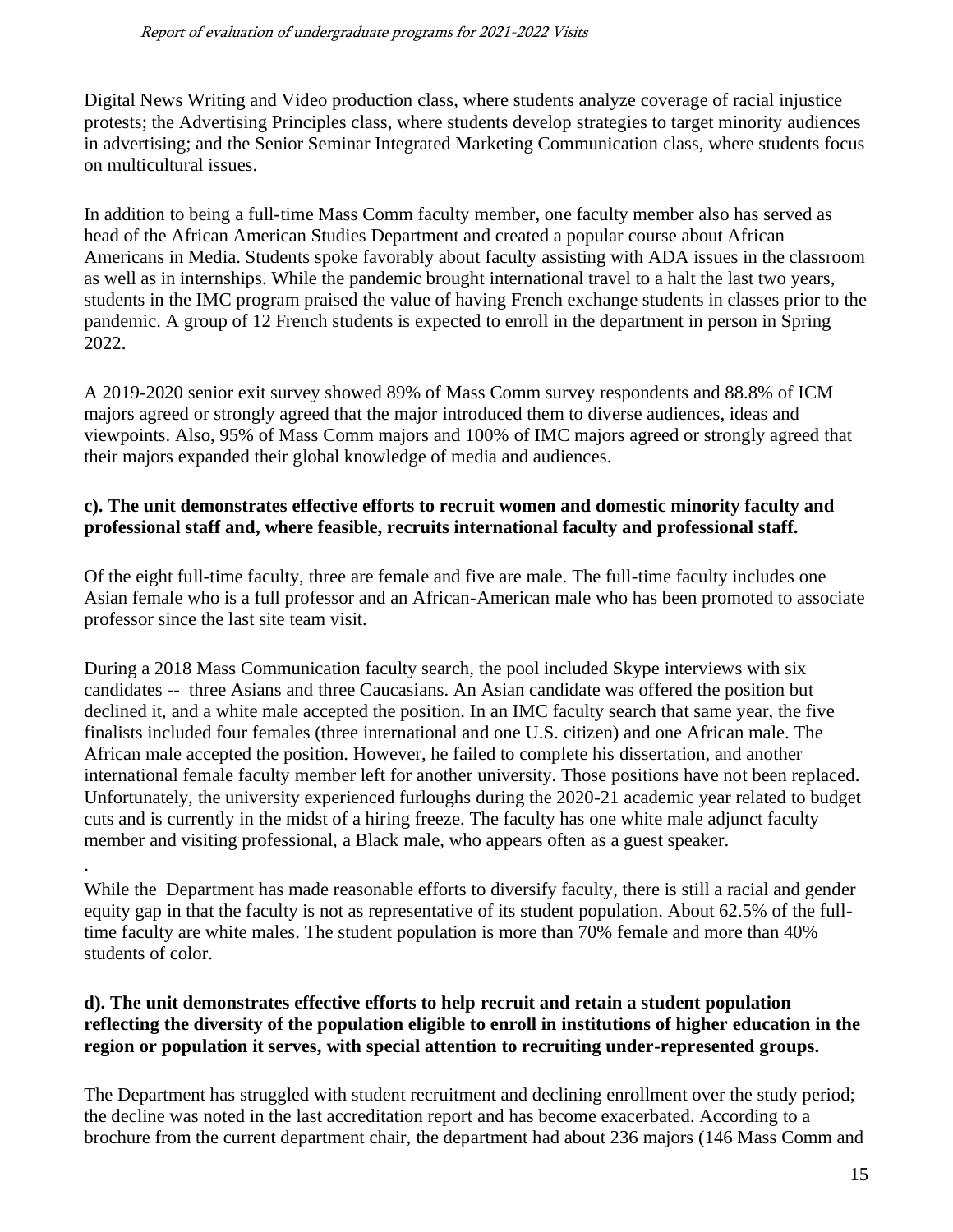93 IMC), but as of fall 2021, there are only 135 majors (94 Mass Comm majors and 41 IMC) in the Department. That's a decline of about 104 students in the Department or a 43.5% drop, which is a steeper percentage drop than in overall undergraduate enrollment decline for undergraduate enrollment at Winthrop. According to university data, Winthrop's undergraduate enrollment was 5,091 in Fall 2016 and was 3,808 in the Fall 2021, which is an undergraduate enrollment decline of 1,283 students or down 25.2%.

However, it is important to note that students of color were nearly equal to the white student population (47.6% minority vs. 48.2% white) in Spring 2020. International students have come largely from a degree completion program known as ISCOM, a communication institute in Montpelier, France. However, no students from France were attending face-to-face classes in the Fall 2021 due to the pandemic.

Faculty members have served as McNair Scholar mentors and the TRio Achievers program. Students are encouraged to pursue scholarship opportunities, and at least three have earned scholarships from the Charlotte Association of Black Journalists and the Winthrop ABJ chapter earned NABJ's national Student Chapter of the Year Award in 2019.

Prior to the pandemic, the department hosted an annual high school media workshop and it attracted more than 150 students during the 2019-2020 academic year. Winthrop University was named one of the 2021-2022 First-gen Forward Institutions for its commitment to diversity issues.

**e) The unit has a climate that is free of harassment and all forms of discrimination, in keeping with the acceptable cultural practices of the population it serves, accommodates the needs of those with disabilities, and values the contributions of all forms of diversity. Accreditation site visit teams will apply this standard in compliance with applicable federal and state laws and regulations, as well as the laws of the countries in which non-U.S. institutions are** 

The department has completed Title IX training and students said they found facilities ADA accessible.

# **SUMMARY:**

**located.**

Interviews with students, faculty, alumni and industry professionals provided ample evidence that diversity is embraced in learning, teaching and extracurricular activities. Current vacancies offer opportunities to increase diversity among faculty when hiring resumes.

Overall evaluation, compliance/non-compliance: **COMPLIANCE**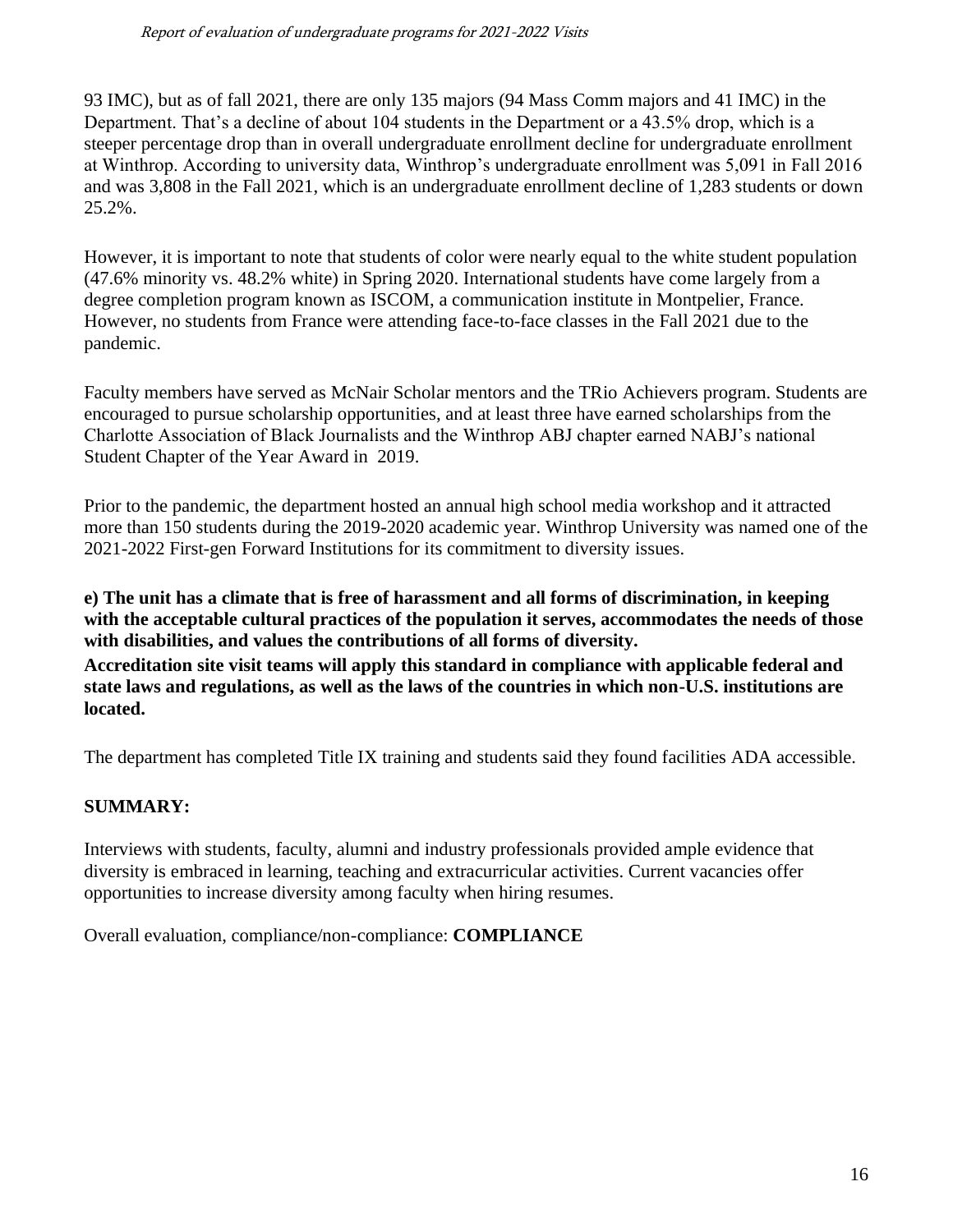| TABLE 6: FULL-TIME/PART TIME FACULTY ACADEMIC YEAR 2019-2020 |                |                       |                |                       |  |
|--------------------------------------------------------------|----------------|-----------------------|----------------|-----------------------|--|
| Group                                                        | Female         | % of total<br>faculty | Male           | % of total<br>faculty |  |
| Black/African American                                       | $\Omega$       | $\theta$              |                | 11.11                 |  |
| White                                                        | $\mathfrak{D}$ | 22.22                 | $\overline{4}$ | 44.44                 |  |
| American Indian/Alaskan native                               | $\Omega$       | $\theta$              | $\Omega$       | $\Omega$              |  |
| Hispanic/Latino (any race)                                   | $\Omega$       | $\Omega$              | $\Omega$       | $\Omega$              |  |
| Asian                                                        |                | 11.11                 | $\Omega$       | $\Omega$              |  |
| Native Hawaiian/Pacific Islander                             | $\Omega$       | $\Omega$              | $\Omega$       | $\Omega$              |  |
| Two or more races                                            | $\Omega$       | $\Omega$              | $\Omega$       | $\Omega$              |  |
| Other Race                                                   | $\Omega$       | $\Omega$              | $\Omega$       | $\Omega$              |  |
| International (any race)                                     | $\Omega$       | $\Omega$              |                | 11.11                 |  |
| <b>Part-Time/Adjunct Faculty</b>                             |                |                       |                |                       |  |
| 100<br>White<br>O                                            |                |                       |                |                       |  |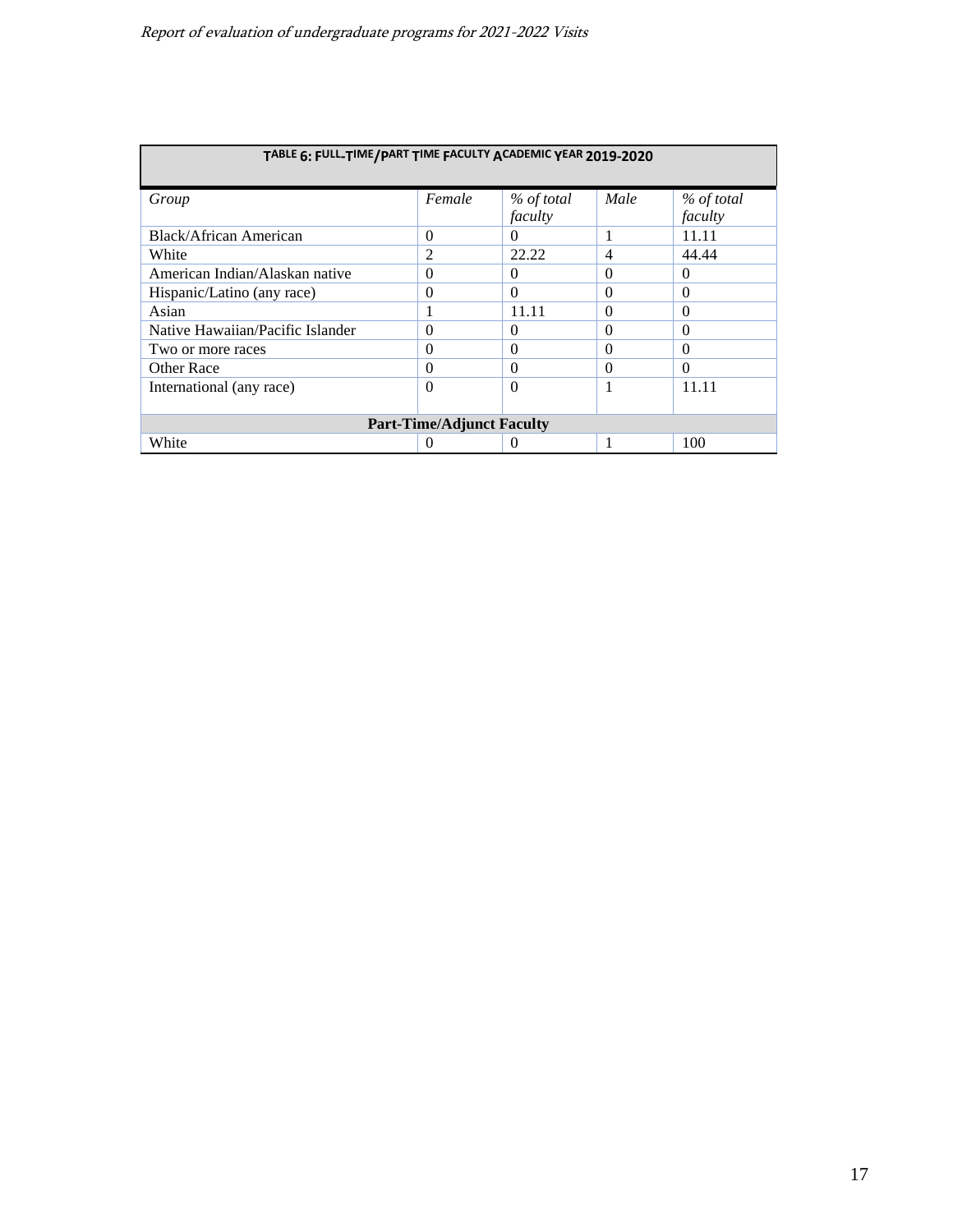#### **PART II — Standard 4: Full-Time and Part-Time Faculty**

#### **Unit performance with regard to indicators:**

## **a). The unit has written criteria for selecting and evaluating the performance of all full-time and part-time faculty and instructional staff**.

The Department of Mass Communication follows a rigorous selection process. With input from the faculty, the department chair prepares the position announcement and chairs the search committee. The search committee is made up of department faculty, one or two members of an outside department (usually in the College of Arts & Science or the College of Business Administration). Since 2016, search committees have included a representative from the college's Diversity Committee. The position description and proposed ads go through an approval process by the university's Office of Human Resources, the dean of the College, and the Office of the Vice President for Academic Affairs to ensure that University policies and procedures are followed and that there is an overall consistency among position announcements. Ads are placed widely, including at the Association for Education in Journalism and Mass Communication, the National Association of Black Journalists and the National Association of Hispanic Journalists. Applicants must file forms to qualify as candidates; required references are followed up by members of the search committee. Virtual conference calls are conducted with the top candidates; two, sometimes three, finalists are invited to campus for final interviews.

While very few part-time faculty have been engaged in recent years due to budgetary restrictions, candidates can be found on the college's database of position opportunities and through the faculty activity reporting website, "Faculty 180."

The department's expectations are the same as outlined in the Winthrop Faculty Manual for all faculty. Evaluations are based on the standards for Student Intellectual Development (teaching), Scholarly Activity, and Professional Stewardship and Academic Responsibility (service). It is clear that teaching is the most important standard, though many of the department's faculty engage in significant scholarly endeavors. The involvement and leadership of the department's faculty in service is extensive in all levels: the department, the college, the university, the community, and academic associations. (See Standard 8 for a fuller report of external service.) In discussing (with the team) the leadership contributions of the department's faculty, college and university administrators were highly complimentary.

## **b). Full-time faculty have primary responsibility for teaching, research/creative activity and service.**

According to the university's course listings, these are the percentage of core and required courses taught by full-time faculty:

2020-21: 91.8%; 2019-20: 100%; 2018-19: 97.7%; 2017-2018: 90.7%.

Similarly, part-time faculty contribute negligible service or research to the department or university.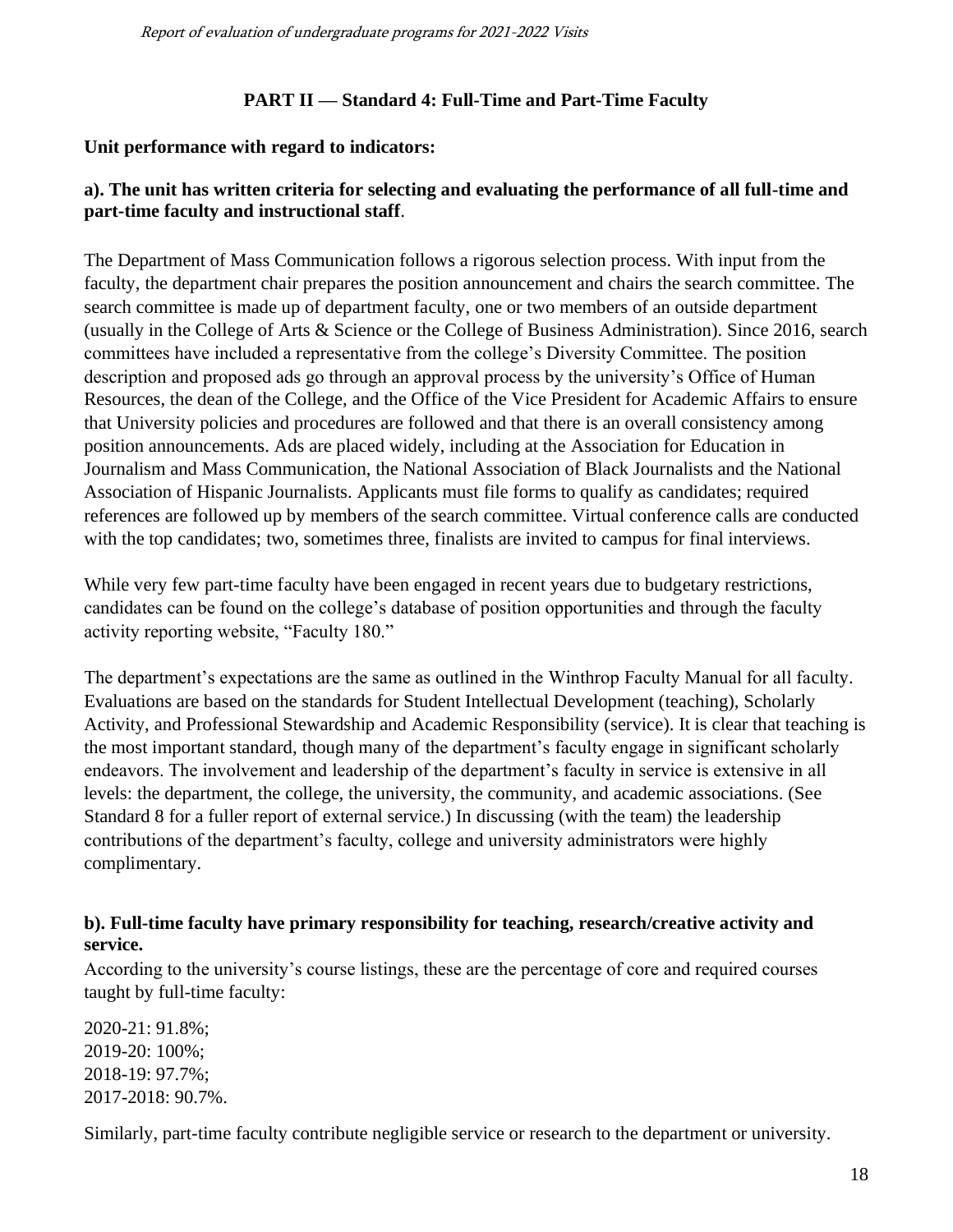# **c). Credentials of the unit's faculty represent a balance of professional and scholarly experience and expertise kept current through faculty development opportunities, relationships with professional and scholarly associations, and appropriate supplementation of part-time and visiting faculty.**

At the time of the site team's visit, there were eight full-time faculty members: six with doctorates and two with master's degrees. (The eight full-time faculty include the department chair.) Two are professors, three are associate professors, one is an assistant professor, and two are instructors. Only one of the eight has no professional media experience; the others range from four to 21 years in media work that spans advertising, public relations, graphic design, broadcast news and production, newspapers, photojournalism, social media, and marketing.

The faculty actively pursue career development opportunities, and the departmental leadership supports them to the greatest extent possible. This development begins on campus. By necessity in 2020, all faculty became certified to teach online from the Winthrop Online Teaching Certification unit. Winthrop also operates the Center for Professional Excellence, which continually offers workshops in pedagogical strategies. Similarly, many attend the annual Winthrop Teaching and Learning Conference, which has presented best practices in such areas as the "flipped classroom" and the "guided lecture." Many attend panels and workshops at the annual conference of AEJMC. A few have attended Teachapalooza, a teaching conference at the Poynter Institute. One faculty member shadowed journalists at the *Charlotte Observer* one summer, to learn techniques for online storytelling. Another received a fellowship in media entrepreneurship hosted by Arizona State's Cronkite School (and returned to Winthrop to create the course Culture of Media Startups). These are but a few examples.

During the study period, the department has employed only a handful of adjunct or visiting faculty. In 2021-22, the department employs a broadcast journalist in Charlotte as a "visiting professional" who delivers guest lectures to several different classes. Also, all the courses thus far in the Mass Comm sequence's new interest area, Digital Sports Production, have been taught by one adjunct instructor.

# **d). The unit regularly evaluates instruction, whether onsite or online, using multiple measures that include student input.**

The process is extensive. The department chair is responsible for evaluating faculty based on several factors, including student evaluations; occasional class visits to observe faculty as they are teaching, and a review of syllabi every semester. But the most important instrument is the faculty report, required annually of all full- and part-time faculty members, reporting on their scholarly activities, service, and teaching. Faculty must analyze each course in detail, discuss changes from previous semesters, assess what went well, what did not, and discuss changes, if needed. They must address major areas of concern on student evaluations. This instrument is used to consider merit raises, and for tenure and promotion. Using these reports, the chair writes an evaluation and meets with the faculty members before forwarding the reports to the college dean.

To evaluate part-time faculty, the tools used are the annual reports, student evaluations, class visits by the chair, and discussions with the instructor.

Peer review is used for pre-tenure, tenure and promotion, and post-tenure reviews.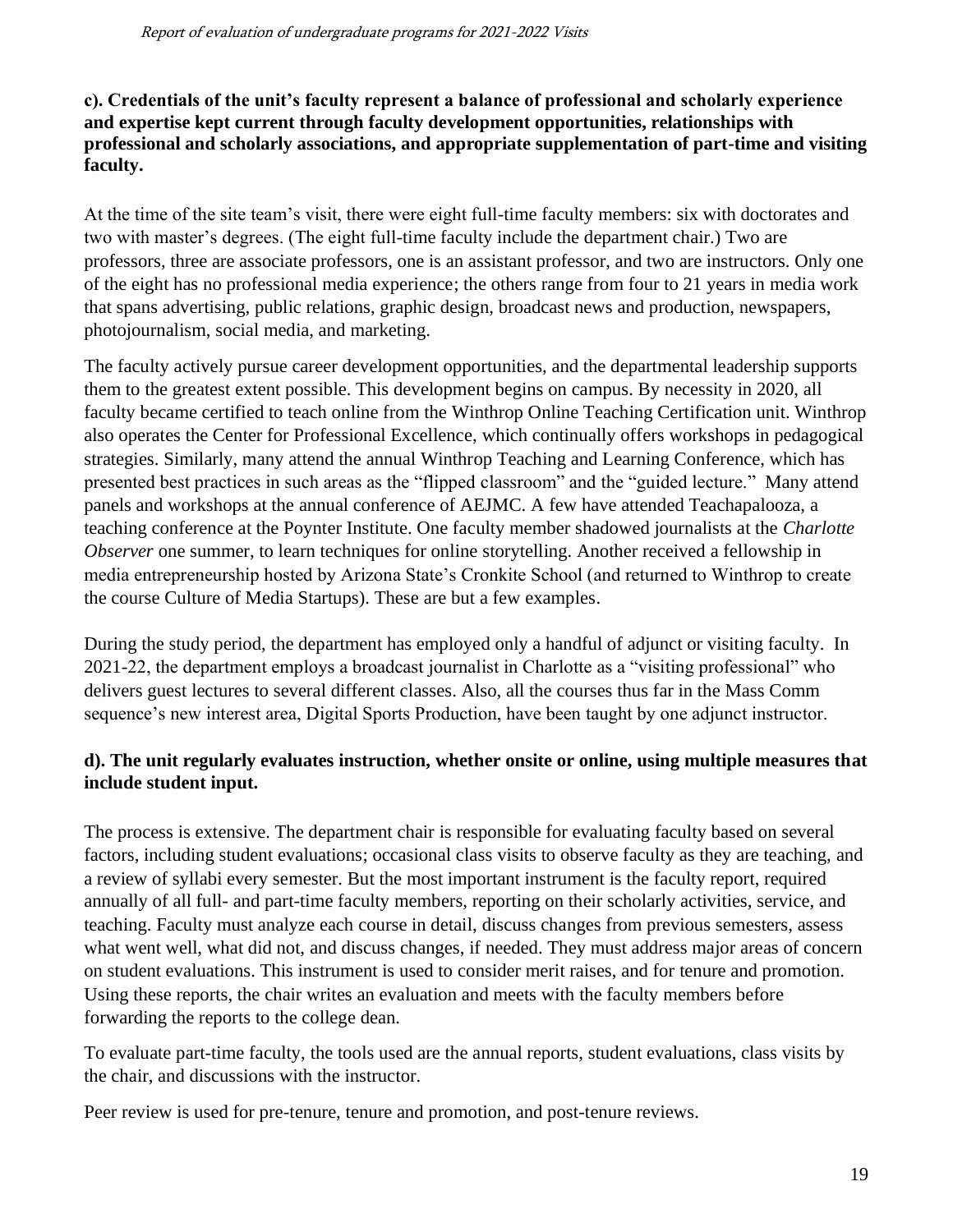#### **e). The faculty has respect on campus for its university citizenship and the quality of education that the unit provides.**

In the meeting with administrators, faculty and staff across campus, the team heard high praise for the collaborative spirit and hard work of the Mass Communication faculty. Colleagues from Marketing, Design, English, African American Studies, and Political Science were unanimous in characterizing Mass Communication faculty as excellent collaborators, whether on committees, curricular partnerships or special events. Several knew of the department's new program of recruiting alumni to mentor current students -- and claimed they wanted to copy it for their own programs. In repeatedly observing that Mass Communication students are smart, hard-working and good writers, they were in effect praising the quality of the education the department provides.

## **SUMMARY:**

This small faculty makes an outsized contribution to the university's overall quality of education, and members continue to work hard to improve their teaching skills. They bring a wealth of professional work to their media education, and they teach an ambitious two-sequence curriculum with almost no help from part-time instructors. They seem satisfied with the processes of evaluating for annual increases and promotions.

Overall evaluation, compliance/non-compliance: **COMPLIANCE**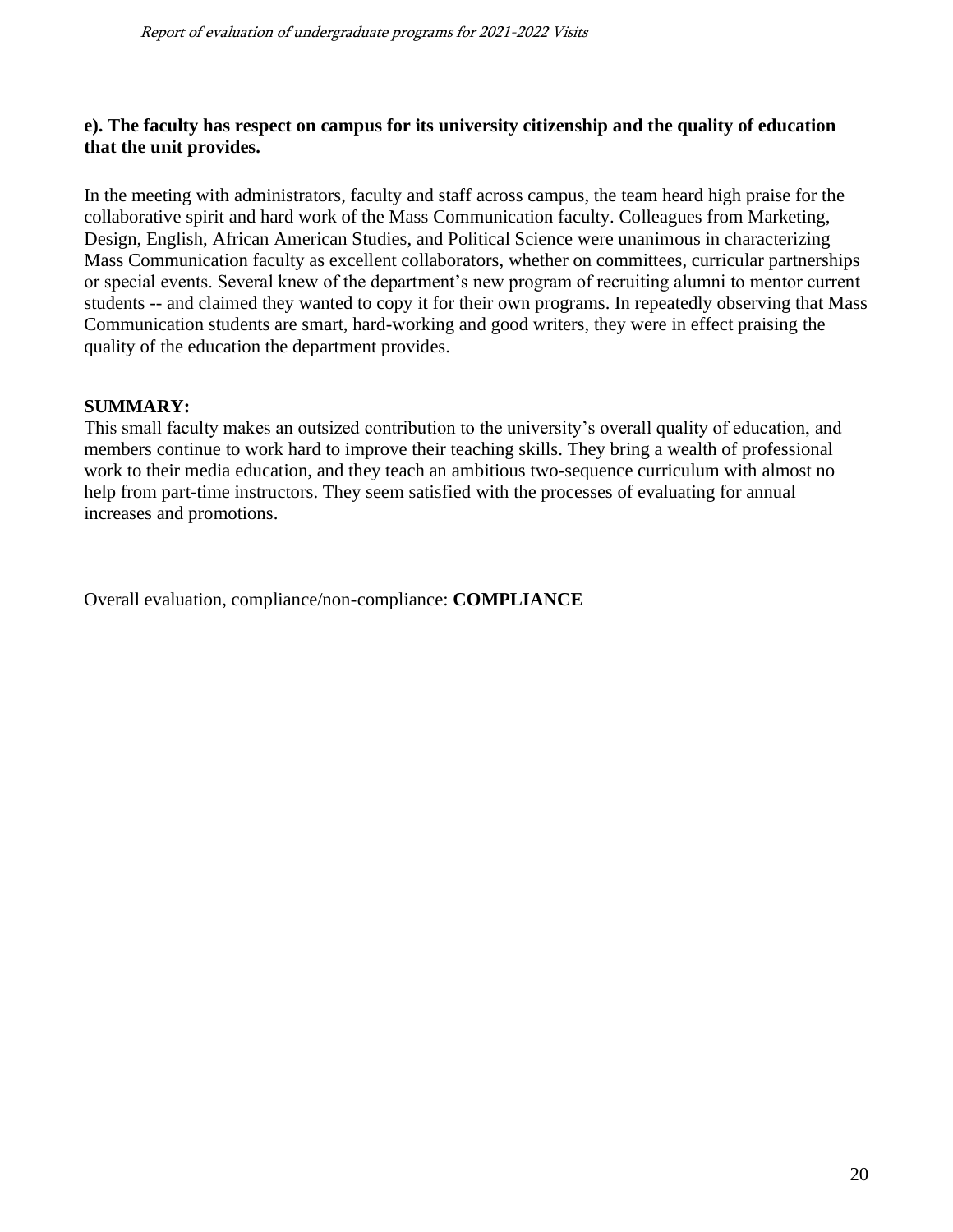# **PART II — Standard 5: Scholarship: Research, Creative and Professional Activity**

## **Unit performance with regard to indicators:**

# **a). The unit requires, supports and rewards faculty research, creative activity and/or professional activity.**

The unit follows the policies and procedures of the College of Arts & Sciences regarding scholarship, that is, to place more value generally in teaching than in service or research. Winthrop prides itself in its commitment to excellence in teaching, and the department adheres to that ethos. The standard teaching load is 12 contact hours per semester, which leaves little time for scholarly activity during the academic year. That being said, the unit still requires and rewards faculty research and creative/professional activity.

While the university and college have operated recently under severe budgetary constraints, faculty still receive modest support for research-related travel, and modest internal grants are available. Travel funding was reduced recently from \$1,100 to \$700 per year. On occasion, the unit has supplemented the amount provided by the college. Grant support is also available from the Winthrop Research Council, and the unit's faculty won a handful of these grants during the review period. All faculty members availed themselves of the travel grants.

Associate or full professors may apply for a sabbatical leave of a full year at half pay or one semester at full pay. During the review period, one professor took a sabbatical; an associate professor has been approved for a sabbatical in Spring 2022.

## **b). The unit specifies expectations for research, creative activity and/or professional activity in criteria for hiring, promotion and tenure.**

The College of Arts & Sciences publishes clear and specific expectations for research activity. It classifies scholarly activity into three groups: Priority 1, Priority 2, and Priority 3. Priority 1 includes journal articles, scholarly books (written or edited), book chapters, production of documentary films, presentations of refereed papers at national conferences and the like. Priority 2 includes such activities as paper presentations at regional conferences, academic book reviews, presentations on invited panels, or reviews of manuscripts for publishers. Priority 3 includes guest op-eds in newspapers, Friday presentations to prospective Winthrop students, or reviews of papers submitted to conferences. During the review period, three members of the department's faculty underwent the tenure and promotion process, and all three succeeded. They each presented about six Priority 1 achievements and several more under priorities 2 and 3. Faculty members told the site team that an average of one Priority 1 project per year is considered a successful pace of research.

The department, and Winthrop as a whole, are unusual in their commitment to guiding undergraduate research, which can be considered, at the candidate's discretion, Priority 3 research. This often takes the form of an independent study, an honors thesis, or less formally as the guided extension of a research paper a student completed in a course and would like to expand for public presentation. Mass Communication students won the university's Caskey Award for undergraduate research in 2019-20 and 2020-21 under Mass Communication faculty supervision. Also, during the summer, some Mass Communication faculty serve as mentors for the Ronald McNair Post-Baccalaureate Achievement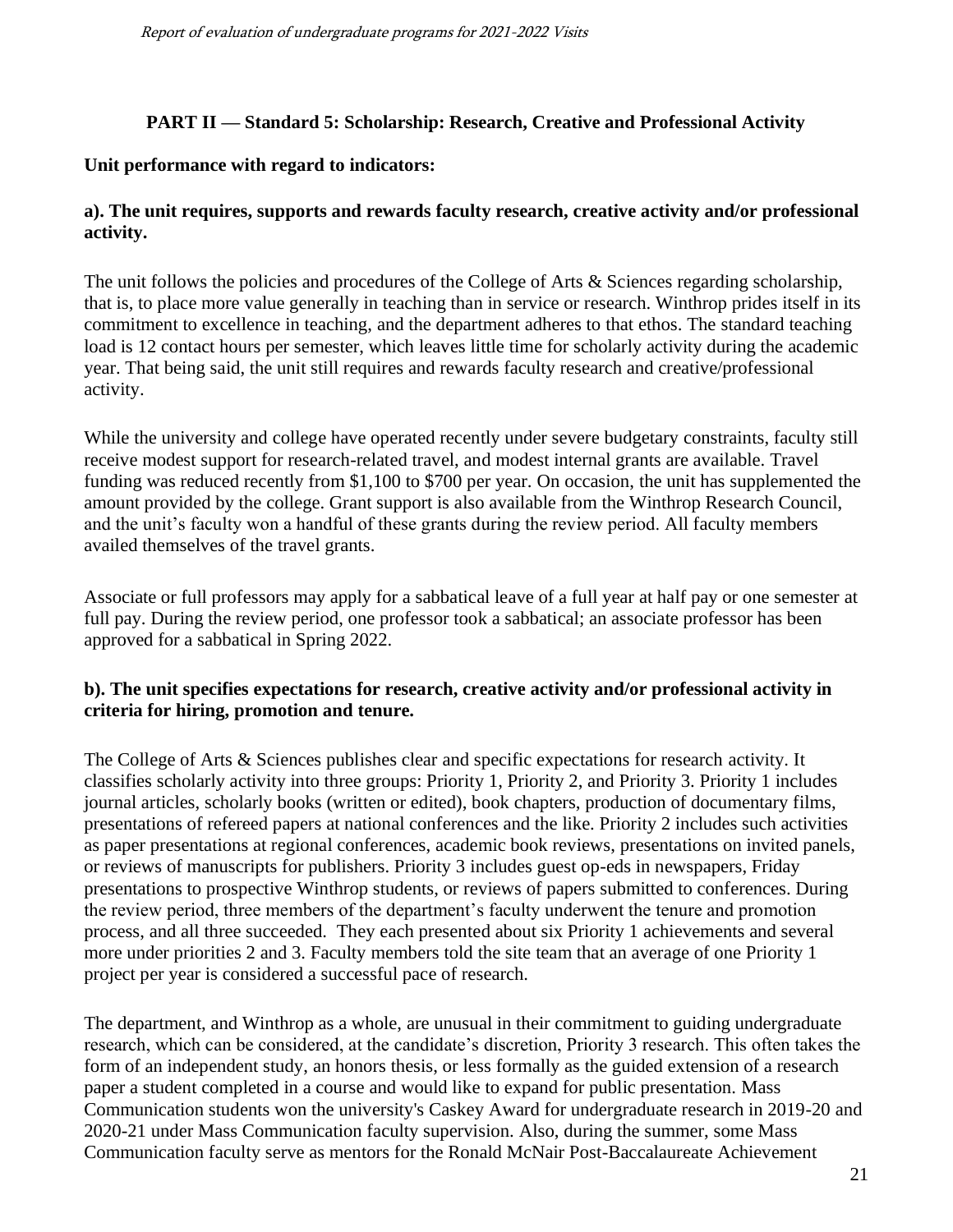Program. Their mentorship continues into the following academic year as they supervise the student's research.

## **c). Evaluation criteria for promotion, tenure and merit recognition account for and acknowledge activities appropriate to faculty members' professional as well as scholarly specializations.**

While its rubrics attend mostly to traditional research activities for the arts and sciences, current and former members of the college's tenure/promotion committee told the team that they have experienced no difficulty or tension in valuing professional media activities as important parts of tenure and promotion portfolios from Mass Communication. A documentary, and certainly one with a demonstrated public impact, is certainly given Priority 1 status. The three successful tenure/promotion cases during the study period, however, involved only traditional scholarly activities.

## **d). Faculty members communicate the results of research, creative and/or professional activity to other scholars, educators and practitioners through presentations, productions, exhibitions, workshops and publications appropriate to the activity and to the mission of the unit and institution.**

The Mass Communication faculty were active scholars, in the context of Winthrop's research expectations, during the study period. During the study period, the eight full-time faculty (plus three colleagues who retired or left Winthrop during the study period) wrote or produced one scholarly book, two popular books, one edited book, 11 book chapters, 20 refereed journal articles, 28 papers for refereed conferences, 17 invited papers, six book reviews, and 16 documentaries or creative works. They received 11 internal grants and eight external grants, and they supervised 11 student research presentations.

#### **e). The unit fosters a climate that supports intellectual curiosity, critical analysis and the expression of differing points of view.**

The faculty's overall collegiality extends to its shared interest in media research (and shared lament that they don't have sufficient time or funding to do more research). The clearest example of the research climate is the chair's inclusion of two departmental colleagues in the preparation of the third edition of his book, in 2021. As with most Mass Communication units, this department's research interests cover a wide swath of theories and topics, and faculty members told the team that they enjoy learning about their colleagues' research projects.

# **SUMMARY:**

Winthrop is a teaching-centered institution, and the department's faculty are easily meeting the university's expectations in terms of scholarly activity. Considering the paucity of financial support - and time -- for research, the faculty are still managing to achieve research identities by virtue of their productivity.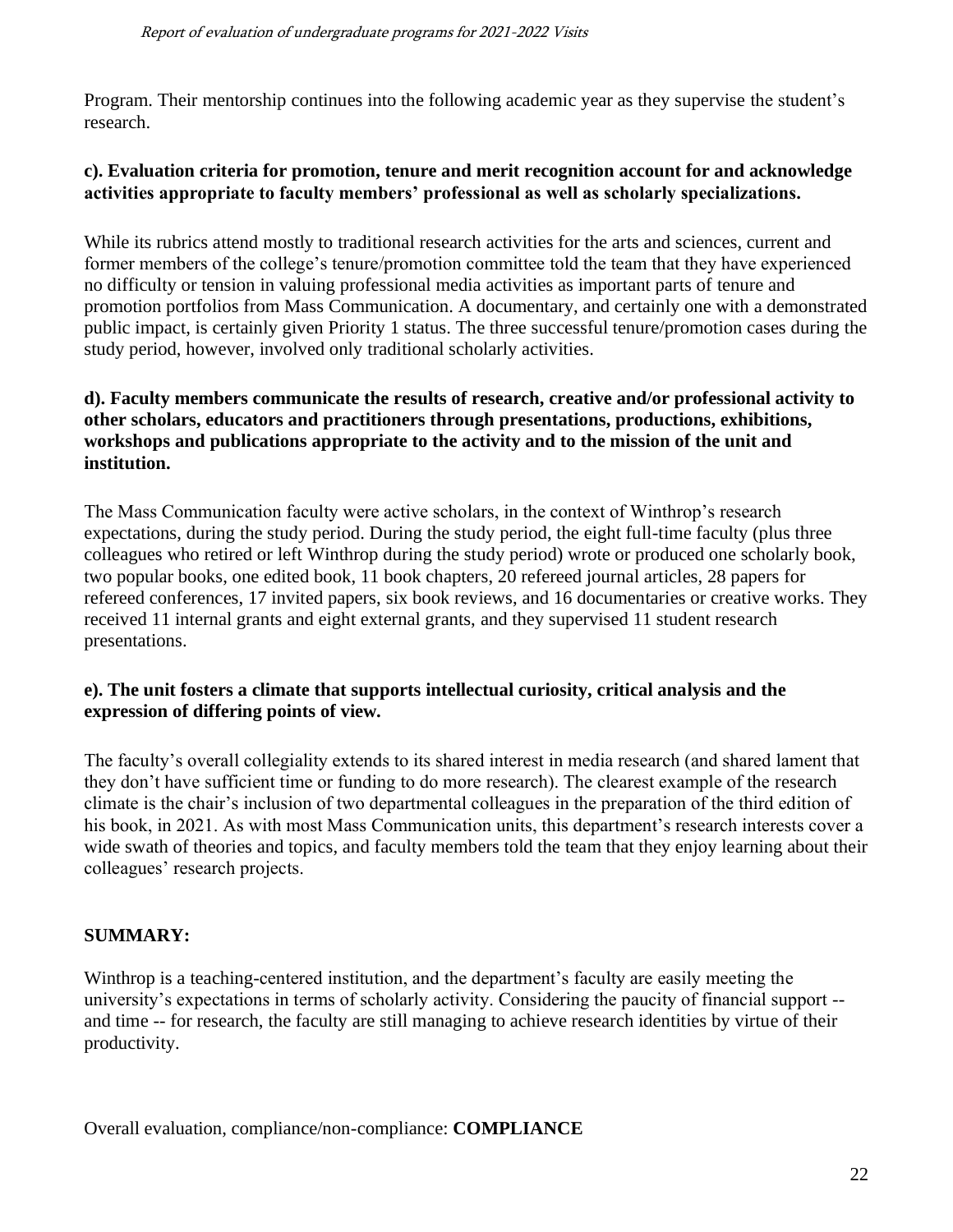| Scholarship,<br>Research,<br><b>Creative</b><br>Professional<br>and                | <b>Total</b>   | Individuals                      |                                              |                                              |                          |                      |
|------------------------------------------------------------------------------------|----------------|----------------------------------|----------------------------------------------|----------------------------------------------|--------------------------|----------------------|
| <b>Activities</b>                                                                  | from<br>Unit*  | Full<br><b>Professors</b><br>(2) | <b>Associate</b><br><b>Professors</b><br>(2) | <b>Assistant</b><br><b>Professors</b><br>(2) | Other<br>Faculty** $(3)$ | <b>Totals</b><br>(9) |
| Awards and Honors                                                                  | $\overline{7}$ | 4                                | 4                                            |                                              | $\mathbf{1}$             | 9                    |
| <b>Grants Received Internal</b>                                                    | 10             | 5                                | $\mathbf{1}$                                 | $\mathbf{1}$                                 | 4                        | 11                   |
| <b>Grants Received External</b>                                                    | $\overline{7}$ | 5                                | $\overline{2}$                               |                                              | $\mathbf{1}$             | 8                    |
| Scholarly Books, Sole- or Co-<br>authored                                          | $\mathbf{1}$   |                                  | $\mathbf{1}$                                 |                                              |                          | $\mathbf{1}$         |
| Textbooks, Sole- or Co-authored                                                    |                |                                  |                                              |                                              |                          |                      |
| <b>Books Edited</b>                                                                | $\mathbf 1$    | $\mathbf{1}$                     |                                              |                                              |                          | $\mathbf{1}$         |
| <b>Book Chapters</b>                                                               | 8              | $\mathbf{1}$                     | 4                                            | $\mathbf{1}$                                 | 2                        | 9                    |
| Monographs                                                                         |                |                                  |                                              |                                              |                          |                      |
| Articles in Refereed Journals                                                      | 15             | 9                                | 5                                            | $\overline{3}$                               |                          | 17                   |
| Refereed Conference Papers                                                         | 12             | 5                                | 9                                            | 5                                            |                          | 19                   |
| <b>Invited Academic Papers</b>                                                     | 13             | $\overline{2}$                   | $\overline{7}$                               | $\overline{2}$                               | 6                        | 17                   |
| Encyclopedia Entries                                                               |                |                                  |                                              |                                              |                          |                      |
| <b>Book Reviews</b>                                                                | 6              | 5                                | $\mathbf{1}$                                 |                                              |                          | 6                    |
| Non-refereed<br><b>Articles</b><br>in<br>Publications                              | 3              | $\overline{2}$                   | $\mathbf{1}$                                 |                                              |                          | 3                    |
| Juried Creative Works                                                              | $\mathbf 1$    |                                  |                                              |                                              | $\mathbf{1}$             | $\mathbf{1}$         |
| Non-juried Creative Works<br>(videos,<br>documentaries,<br>popular<br>works, e.g.) | 15             |                                  |                                              | $\overline{7}$                               | $\,8\,$                  | 15                   |
| Other (Conference proceedings and<br>newsletter articles)                          | 3              | $\overline{3}$                   |                                              |                                              |                          | $\overline{3}$       |
| Total                                                                              | 100            |                                  |                                              |                                              |                          | 118                  |

\*Co-authored work should be counted as a single publication in the unit totals. However, if, for example, two members of the faculty are co-authors on the same journal article, it would be reported as a publication for both authors. \*\*Includes all full-time faculty who do not hold listed ranks, such as instructors. Many faculty in this category may hold teaching appointments without significant scholarship, research or creative requirements.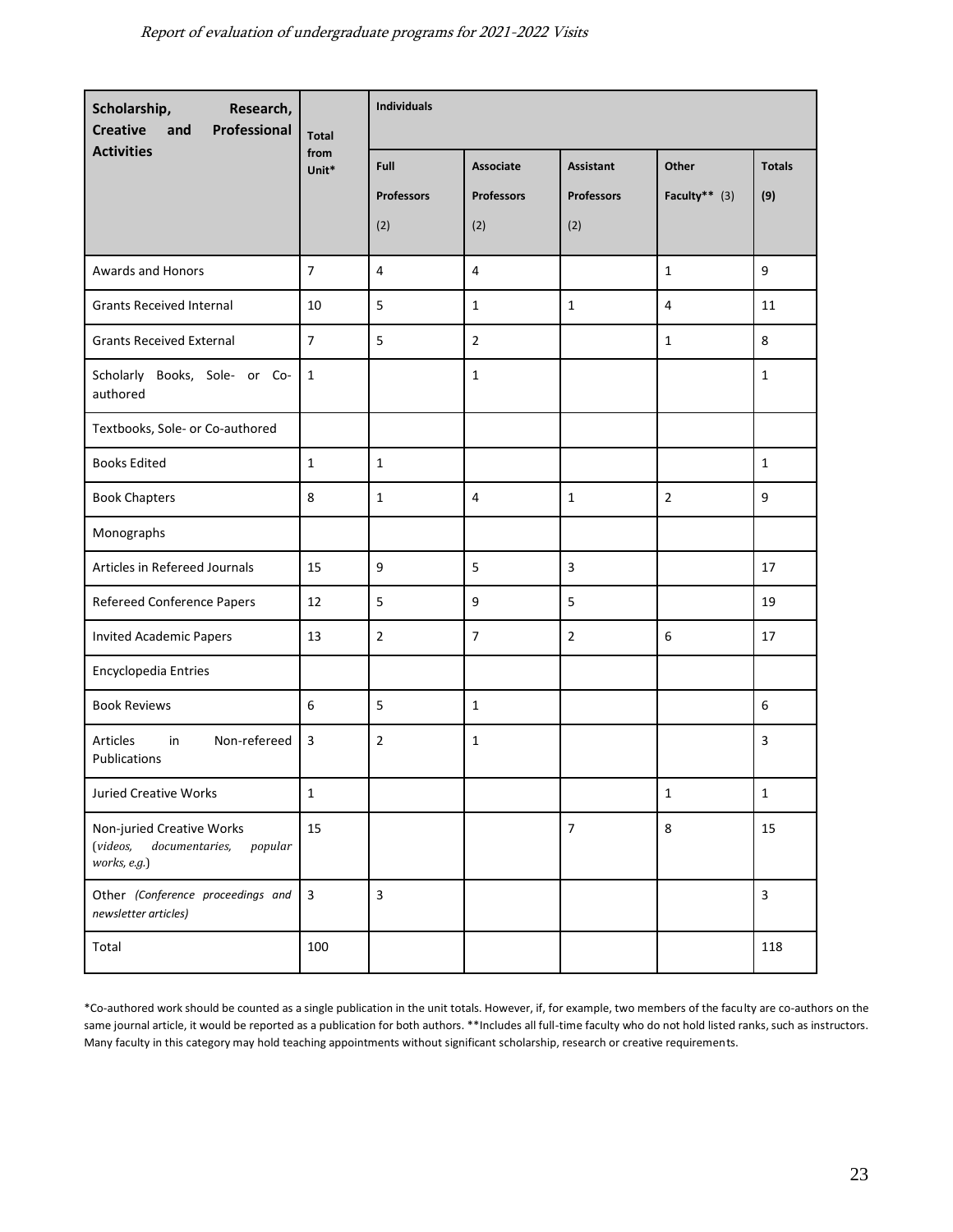| <b>DEPARTMENT RESEARCH ACTIVITY: 2014-2020</b><br>(faculty who retired/resigned during six year period) |            |                                      |                               |                      |  |  |
|---------------------------------------------------------------------------------------------------------|------------|--------------------------------------|-------------------------------|----------------------|--|--|
| Scholarship, Research, Creative and<br><b>Professional Activities</b>                                   | By<br>Unit | Full<br><b>Professors</b><br>$(2)$ * | <b>Instructor</b><br>$(1)$ ** | <b>Totals</b><br>(3) |  |  |
| <b>Awards and Honors</b>                                                                                |            |                                      |                               |                      |  |  |
| <b>Books Edited</b>                                                                                     |            |                                      |                               |                      |  |  |
| <b>Book Chapters</b>                                                                                    | 2          | 1                                    | $\mathbf{1}$                  | 2                    |  |  |
| Articles in Refereed Journals                                                                           | 3          |                                      | 3                             | 3                    |  |  |
| Refereed Conference Papers                                                                              | 9          | 1                                    | 8                             | 9                    |  |  |
| Articles in Non-refereed Publications                                                                   |            |                                      |                               |                      |  |  |
| (videos,<br>Non-juried<br>Creative<br>Works<br>documentaries, popular works, e.g.)                      | 1          |                                      | 1                             | $\mathbf{1}$         |  |  |
| Total                                                                                                   | 15         |                                      |                               | 15                   |  |  |

\*Retired 2015 and 2016. \*\*Resigned 2018

Г

 $\overline{\phantom{a}}$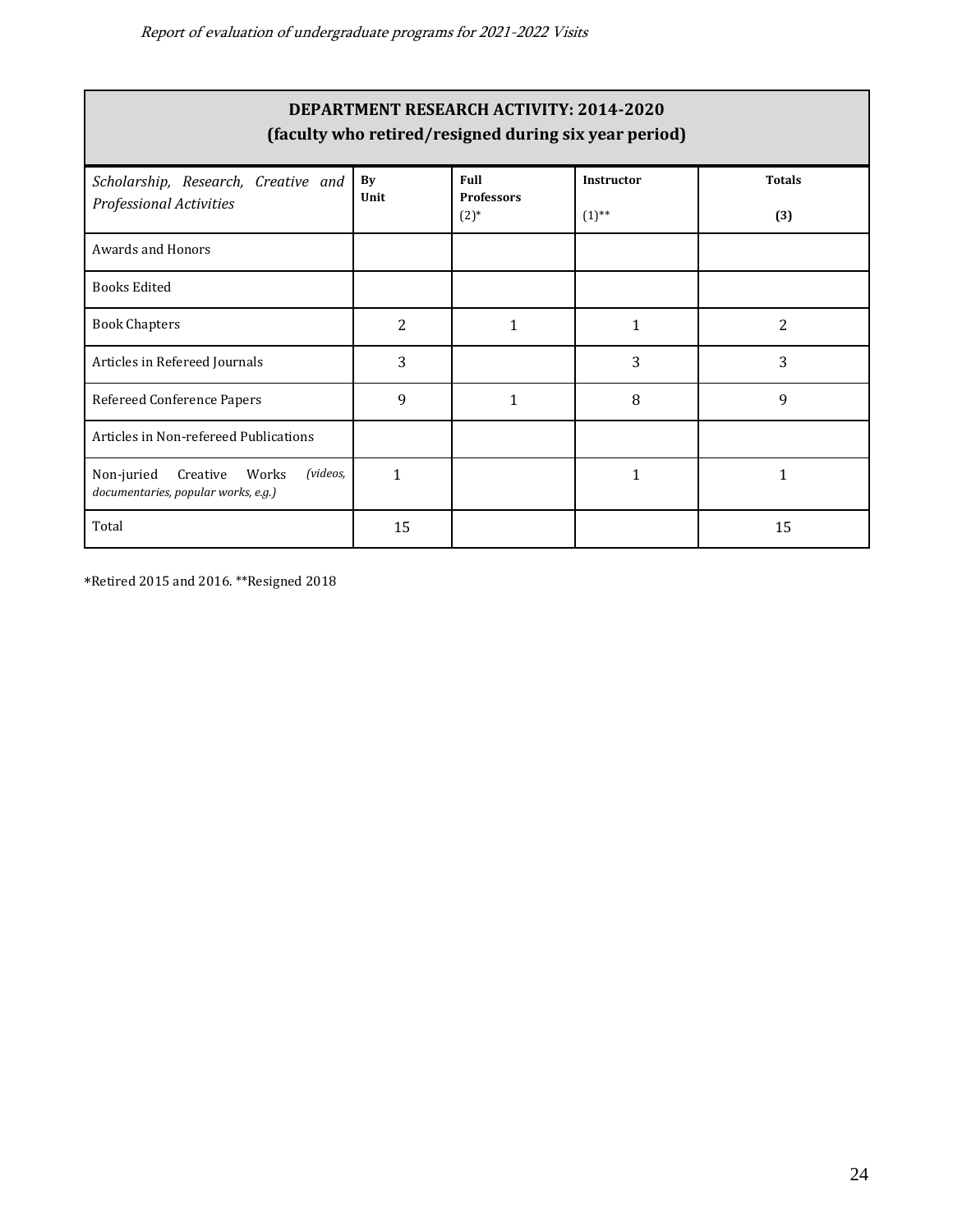# **PART II — Standard 6: Student Services**

# **Unit performance with regard to indicators:**

## **a). Faculty and/or professional advising staff ensure that students are aware of unit and institutional requirements for graduation and receive career and academic advising.**

According to the self-study, the department has a strategic approach to advising, including a software program (Degree Works) to keep track of students' academic progress, degree checks, and advisor training for new faculty. Each faculty member has 25 to 35 assigned advisees. The Office of Student Services in the College of Arts & Sciences is available to answer questions about transfer credits, general education requirements, etc. A highly lauded supplementary program is a relatively new Alumni Mentorship Program created at the suggestion of alumni.

## **b). Faculty are available and accessible to students.**

While anecdotal, conversations with alumni and current students reveal inconsistencies in this accessibility. Many of the faculty, especially the department chair, were praised for their "open door policy" and thoughtful approach in helping students chart their academic and professional paths. In some cases, students said they felt that they did not get accurate, complete, or far-reaching insights. Some students were disappointed that their advisors were from the business college's Marketing Department. While the Marketing Department partners with the IMC program, students said some Marketing Department advisors were unfamiliar with the Mass Communication requirements. Students referred to other campus departments where peer advisors are available could be beneficial.

## **c). The unit keeps students informed about the activities, requirements and policies of the unit.**

All entering students have two days of orientation that includes academic advising. During that time there are mandatory meetings with academic leaders and informational meetings. There is a highly promoted two-week open advising period each semester; students make appointments to meet with their advisors; registration follows. Students have access to their unofficial transcripts via Degree Works.

## **d). The unit and the institution provide students with extracurricular activities and opportunities that are relevant to the curriculum and develop their professional as well as intellectual abilities and interests.**

Students in the department have many opportunities, both within the department and the university. These include guest speakers in a wide variety of career specializations; student media (e.g., the weekly *Johnsonian,* student newspaper; the *Roddy-McMillan Record,* a monthly multicultural newspaper; Eagle Air *(WINR),* the online radio station*; and Winthrop CloseUp,* a student-produced video magazine TV show)*.* Campus chapters of professional organizations include the Association for Women in Communications, the Society of Professional Journalists, the Radio Television Digital News Association of the Carolinas, the National Association of Black Journalists, the Video Production Club, and The American Marketing Association. Students can gain leadership experience through such organizations as the Mass Communication Student Advisory Board, the DiGiorgio Student Union, and Winthrop Ambassadors.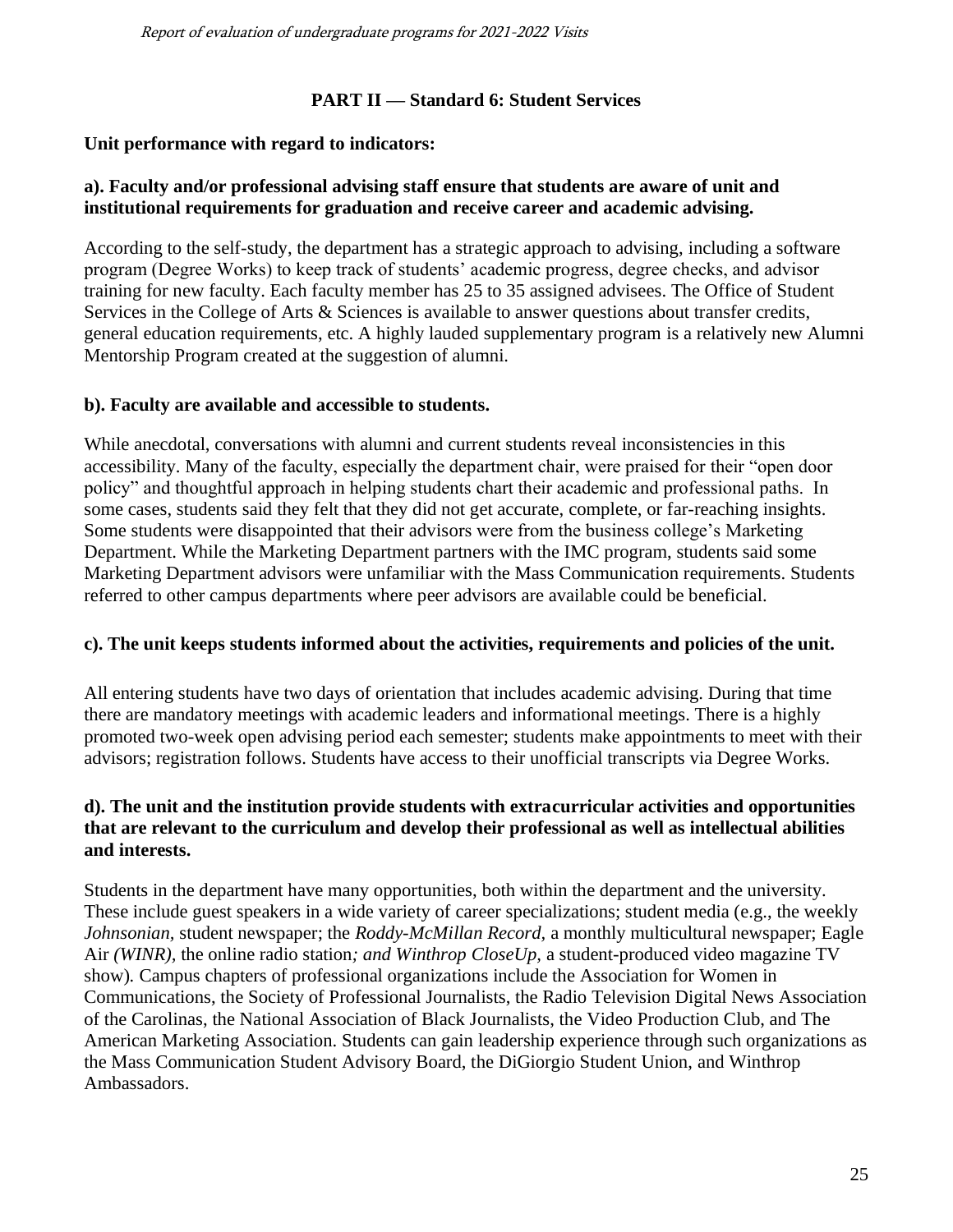## **e). The accredited unit must gather, maintain and analyze enrollment, retention, graduation rates and other aggregate information for improving student services and reducing barriers to student success. The unit annually publishes retention and graduation information on its website.**

The university's Department of Accreditation and Assessment, and Academic Services (AAAS) is responsible for providing institutional data and findings from research and assessment to support institutional evidence-based planning, decision making, and accountability services. Enrollment, retention, and graduation rates are routine calculations for AAAS, providing them to the state of South Carolina and the federal government. These data are also shared with internal constituencies to assist in the work of various offices that support student success.

The Department of Mass Communication's retention rates are comparable and exceed the rate for the university as a whole. Retention after two years for students who entered 2014-16 ranges from 92-100% for IMC students, and 77-89% for Mass Comm students. The retention rate for the university in 2014 was 76%, with a small, but continual decrease from 2016 to 2019 of six percentage points.

The university's graduation rate within four years was 46.5 percent for the 2014 first-year cohort. For IMC first-years in 2014, the rate was 100% (three students). The four-year rate for Mass Comm firstyears in 2014 was 40% (14 students).

# **SUMMARY:**

While anecdotal in nature, the site team was concerned with the comments from students and alumni, showing an unevenness in advising. While the department has a good plan, we are concerned that the problem may be a result of the heavy teaching and service loads assigned to faculty and insufficient staffing in the offices that deliver student support. Overall, however, we recognize the dedication of the department's faculty members to their students.

Overall evaluation, compliance/non-compliance: **COMPLIANCE**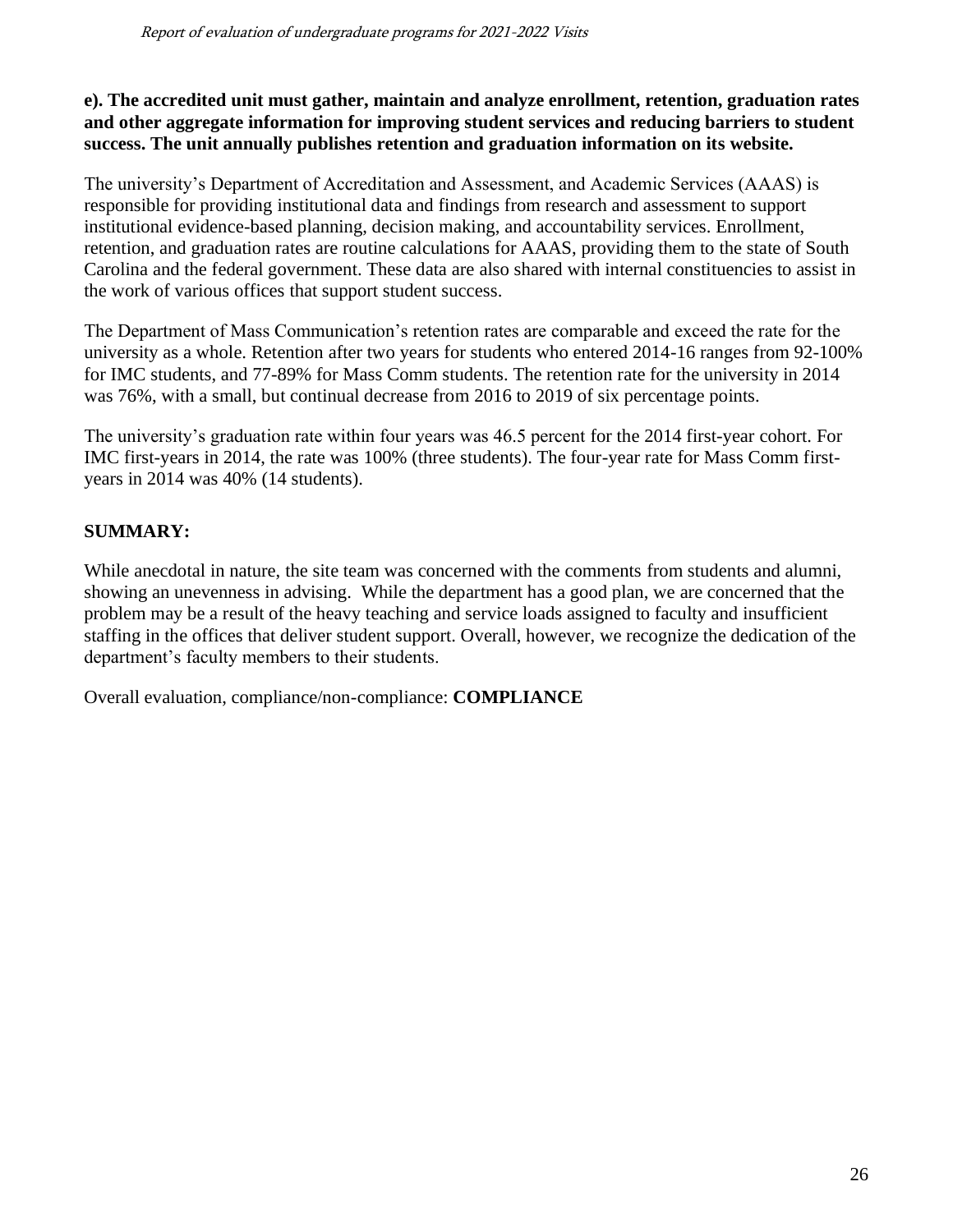## **PART II — Standard 7: Resources, Facilities and Equipment**

#### **Unit performance with regard to indicators:**

## **a). The unit has a detailed annual budget for the allocation of its resources that is related to its long-range, strategic plan.**

The department's budget is a reflection of the university's health, and the last two years have been extremely challenging with the pandemic and enrollment declines discussed earlier. "We do a lot with a little," was a common refrain from faculty members. The faculty expressed concern about furloughs in 2020-2021 and some said it amounted to as much as a 10% pay cut. For the 2021-22 academic year, about a 2% average salary increase is expected from the state, according to faculty.

Faculty also expressed concern about the hiring freeze during Fall 2021 as well as faculty and staff lines that have not been filled in two years. Faculty expressed concern that continuing to operate in an "already stretched thin environment" may further impact faculty morale plus lead to more faculty turnover and student enrollment declines. Even staff funding is problematic. The previous program coordinator, the only support staff member for the department, retired July 31, 2021, and the position has not been filled. (However, she helped with the ACEJMC site team visit preparation on a temporary basis.) The absence of any administrative support is a concern for the department going forward.

As part of the annual budget process, the chair develops the budget request with input from faculty, and it is reviewed with the dean and ultimately negotiated with the provost. Building maintenance, IT issues and most student scholarships are under central administration's control and not under the department.

#### **b). The resources that the institution provides are adequate to achieve the unit's mission. The resources are fair in relation to those provided other units.**

Interviews with faculty, administrators and colleagues in other units indicate the department has been fairly treated by the university. The current provost, a former dean, was praised for supporting the purchase of equipment to upgrade the TV studio and podcast studio. In addition to a new set, the TV station equipment now includes Inception news producing software and teleprompter, a Black Magic Video switcher, audio mixer, three iMac computers, three Black Magic studio cameras and switchers plus a Tricaster.

#### **c). The facilities of the unit enable and promote effective scholarship, teaching and learning.**

Most of the department operates in Johnson Hall, a stately 1920s building originally funded by John D. Rockefeller. Johnson Hall is shared with the Department of Theatre and Dance. The building is showing its age but has stood the test of time. The Mac computers in the labs and classrooms were operational and loaded with Microsoft Office, Adobe Creative Suite and Adobe Premiere. Computer equipment upgrades are on about a three-year upgrade schedule, according to the department chair. Students were generally pleased with the use of access to equipment.

In addition to a new set in the 974 square-foot TV studio and a 386 square-foot TV control room, TV station equipment now includes Inception news producing software and teleprompter, a Black Magic Video switcher, audio mixer, 3 iMac computers and 3 Black Magic studio cameras and switchers plus a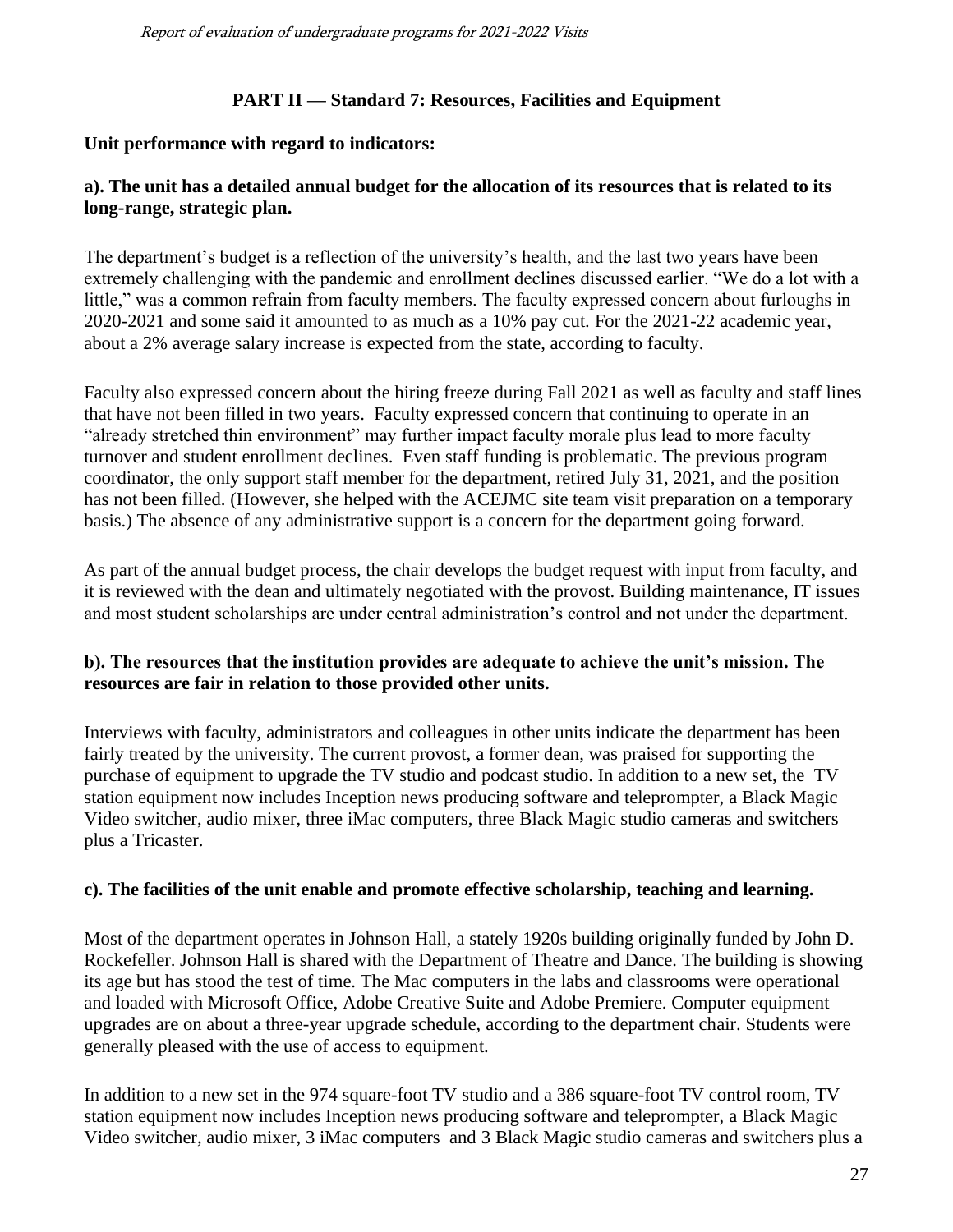Tricaster. The radio station space, which includes a radio control and equipment room, covers about 461 sq. ft.

Across the street from Johnson Hall is the Parker Building, which covers 1,309 sq. ft. with a lab, lobby and anteroom for multimedia instruction. Student instruction space covers about 6,169 square feet, between the two buildings, and does not include individual faculty office space. All full-time faculty have offices with Mac or PCs, depending on their preferences.

## **d). The institution and the unit provide faculty and students with equipment or access to equipment to support its curriculum and the research, creative and professional activities of the faculty**.

Students were excited to share the upgrades and are using the equipment for shows such as *Winthrop CloseUp*, and there is more potential with sports and other programming options. In addition to the equipment listed above, students have access to 15 Canon X10 camcorders and 12 Panasonic AVCHD camcorders with support equipment (shotgun microphones, handheld microphones, Lavalier microphones, lights and tripods).

Students in a multimedia storytelling class also shared work that was done on their mobile phones.

# **e). The institution and the unit provide sufficient library and information resources to support faculty and student research and professional development.**

Students increasingly use the Internet and online resources for research. The department has a small resource room with a conference table, chairs and four video screens. There were no concerns expressed regarding the Ida Jane Dacus Library.

# **SUMMARY:**

While concerns were raised about human resources, overall the facilities and equipment are adequate. The TV and podcast studios have been upgraded in the last year to meet the department's mission. Still, it will be important to be mindful of how quickly tech trends can and do change.

Overall evaluation, compliance/non-compliance: **COMPLIANCE**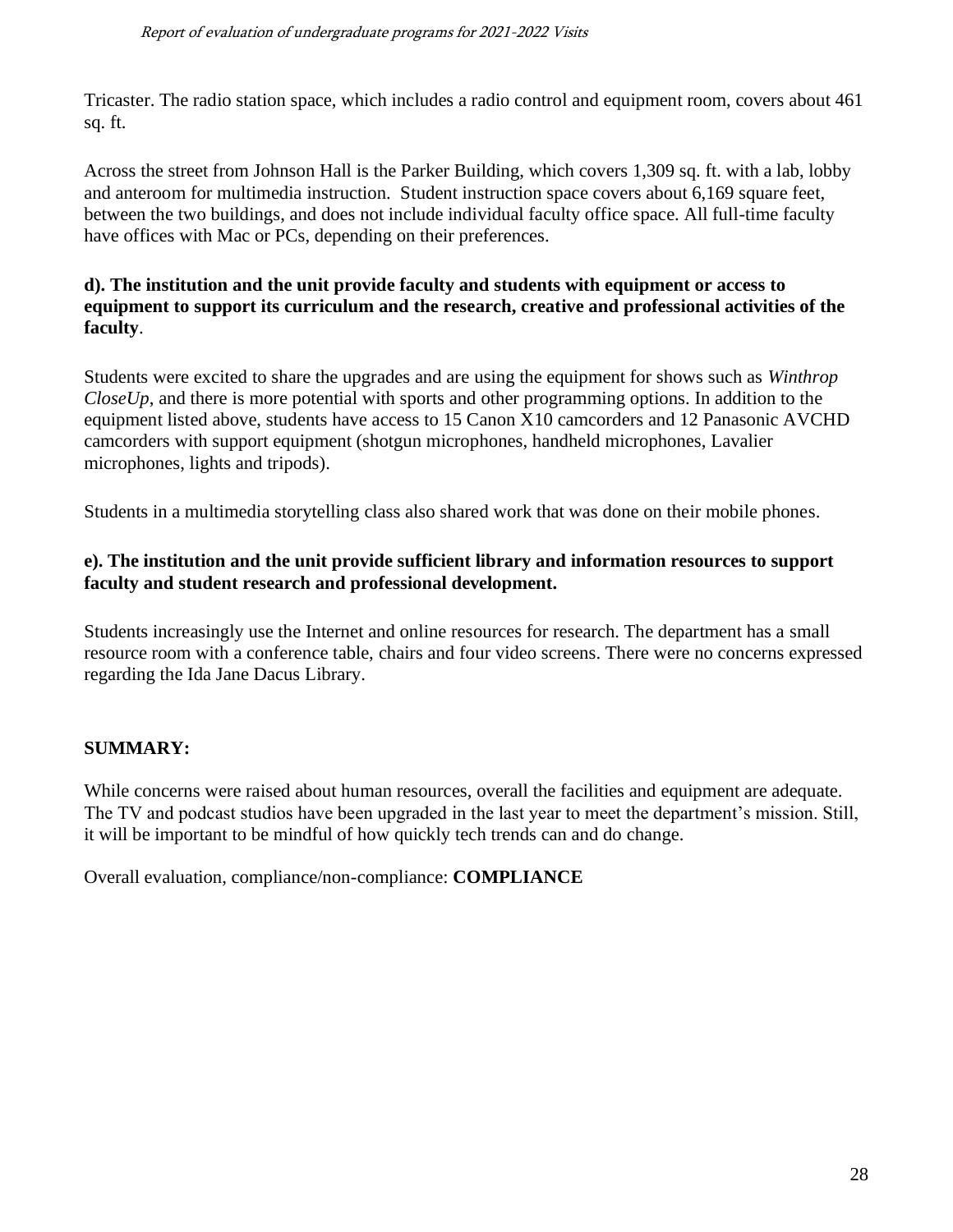## **PART II — Standard 8: Professional and Public Service**

#### **Unit performance with regard to indicators:**

## **a). The unit consults and communicates regularly with its alumni and is actively engaged with alumni, professionals and professional associations to keep curriculum and teaching, whether onsite or online, current and to promote the exchange of ideas.**

The department reaches out to its alumni in all their specializations in several ways: a newsletter; invitations to speak to classes; formal programs like Mass Communication Week; dinners and events. The relatively new Alumni Mentorship Program is a highlight for students. Alumni are involved in advising the department on such topics as curriculum, specialized programs for students, and strategic planning. Students benefit from visiting professionals who meet with them in the Senior Portfolio course to examine portfolios and provide insights on hiring and interviewing.

Faculty members maintain strong industry ties by actively participating in their specialization organizations such as the Society of Professional Journalists, Radio Television Digital News Association, Broadcast Education Association, and Public Relations Society of America.

## **b). The unit provides leadership in the development of high standards of professional practice through such activities as offering continuing education, promoting professional ethics, evaluating professional performance, and addressing communication issues of public consequence and concern.**

Indicators are evidenced by faculty involvement in *Leadership York County Media Day,* which brings community and business leaders to campus to learn about the media and effective media relations; hosting many South Carolina Press Association events, including an annual meeting for the South Carolina collegiate press and an awards program. Faculty advocate for high professional practices through their roles as advisors to the two student newspapers on campus, *Winthrop Close Up,* the video magazine and *WINR/Eagle Air*, the online radio station.

#### **c). The unit contributes to the improvement of journalism and mass communication as academic disciplines by supporting the faculty's involvement in academic associations and related activities.**

With funding from the department and/or the college, faculty members have attended training and contributed to programs by such national and regional organizations as AEJMC and its many divisions; the Teaching Professor Conference; the Poynter Institute's "Teachapalooza"; the American Journalism Historians Association; the National Association of Media Literacy Education; the American Academy of Advertising Research; the Plank Center for Leadership in Public Relations; and the National Communication Association.

## **d). The unit contributes to its communities through unit-based service projects and events, service learning of its students and civic engagement of its faculty.**

The department has a strong tradition of creating opportunities for faculty and students for the public good, including such activities as workshop organizer for an elementary school media workshop; creating documentaries for schools and not-for-profit organizations; volunteering for the National Urban League local chapter; participating in the local Juneteenth observance; serving as a panelist for a local program on the future of news; and many others.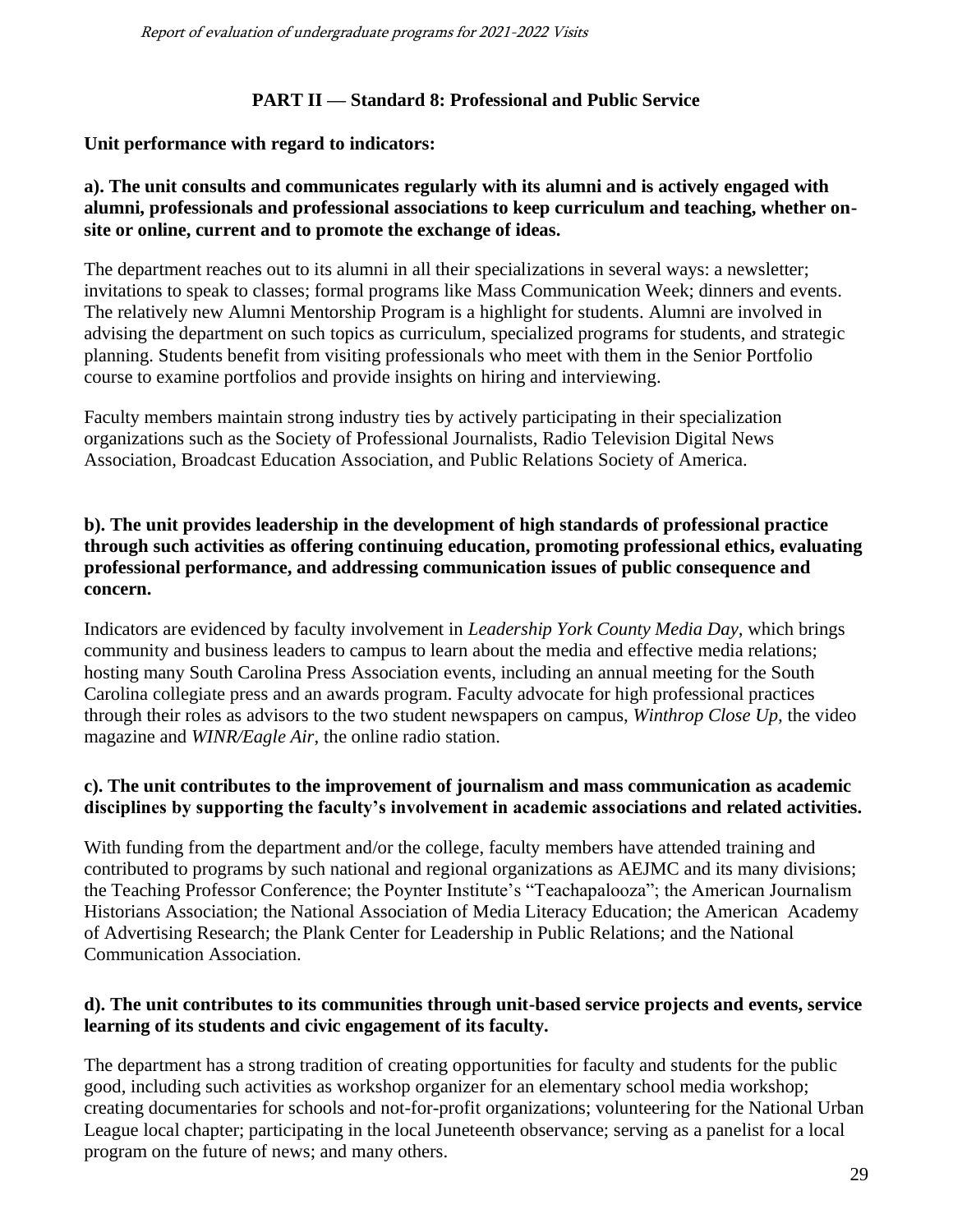#### **e). The unit supports scholastic journalism through such activities as faculty workshops, visiting lectures and critiques of student work.**

The department hosts an annual High School Media, Theatre and Dance Workshop, attracting students and teachers from schools in South Carolina. Sessions have included photography, podcasting, radio, media literacy, visual design, and writing for digital platforms. Also invited are local high schools with a high percentage of minority students. Outreach activities have included visits to the local Rock Hill South Pointe High School to work with a media class. A relationship with a teacher from that high school led to student interns working with her for the Power of Progeny Foundation, a diversity, equity, and inclusion service. The department participates in Winthrop's Dual Enrollment Program, which enrolls academically strong high school students to take college courses for credit. Faculty has taught the Introduction to Mass Communication class for these students. The visiting guest lecture series has been mentioned elsewhere, but another to note here is the "News Literacy and the Future of Journalism." This 11-event, eight-month series is part of a national initiative on "Democracy and the Informed Citizen," administered by the Federation of State Humanities Councils and funded by The Mellon Foundation.

# **SUMMARY:**

The Department of Mass Communication and its faculty have done commendable work in the areas of professional and public service.

Overall evaluation, compliance/non-compliance: **COMPLIANCE**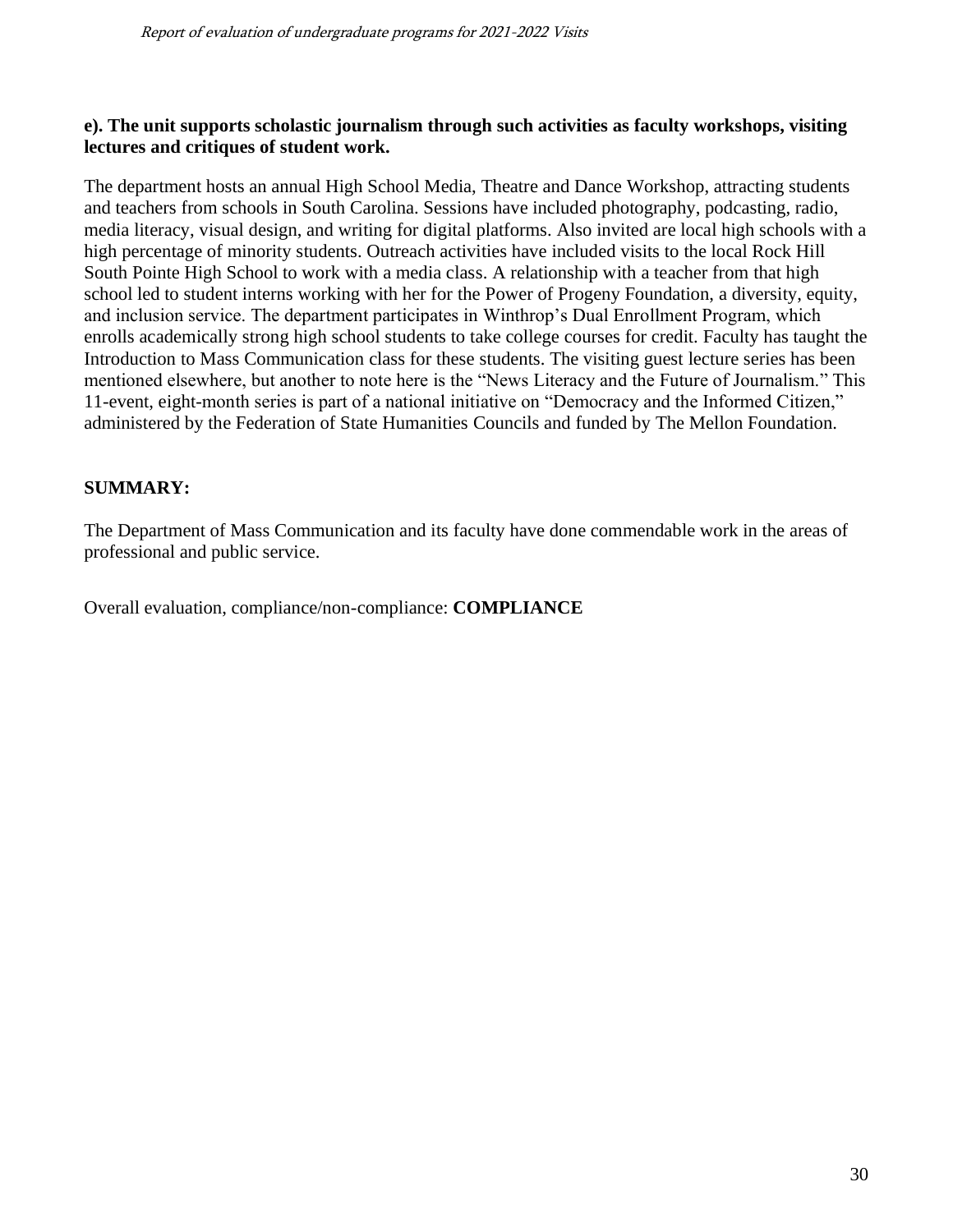# **PART II — Standard 9: Assessment of Learning Outcomes**

## **Unit performance with regard to indicators:**

*The Accrediting Committee and Council seek site-team reports on assessment that are appropriately detailed for a judgment on compliance that is informed, fair and consistent from one team to another. Please respond to each of these questions in your report on indicators (a), (b) and (c):*

## **a). The unit defines the goals for learning that students must achieve, including the "Professional Values and Competencies" of the Council.**

During the study period, the university hired an assessment coordinator to raise the level of its assessment practices overall and to standardize procedures across campus. As a result, the unit has created an intricate, comprehensive assessment plan that attempts to align with ACEJMC competencies assessment practices while also adhering to university protocols. For the most part the effort succeeds.

The plan includes the university's four "University Level Competencies:"

1) Winthrop graduates think critically and solve problems.

2) Winthrop graduates are personally and socially responsible.

3) Winthrop graduates understand the interconnected nature of the world and time in which they live.

4) Winthrop graduates communicate effectively.

Winthrop competencies #1 and #4 track well with ACEJMC's values and competencies.

Closer to the ACEJMC list, the plan also enumerates a set of learning objectives for each sequence within the unit.

## **Mass Communication Sequence:**

1. Students will demonstrate understanding of legal frameworks and issues that affect the profession.

2. Students will demonstrate knowledge of historical milestones, figures, and trends in the discipline.

3. Students will demonstrate knowledge of mass communication concepts, theories, and processes.

4. Students will demonstrate ability to conduct research and evaluate data/information by methods appropriate to the communication profession.

5. Students will demonstrate informed, reflective understandings of ethical contexts in which the communication professions operate.

6. Students will demonstrate responsibility and engagement with the community/profession through undertaking and satisfactorily completing a professional experience/practicum.

7. Students will demonstrate informed, reflective understanding of the global interconnectedness of mass media and audiences.

8. Students will demonstrate informed, reflective understanding of diversity issues in domestic society and their relation to mass communication.

9. Students will write correctly and clearly demonstrating use of forms and styles appropriate for the communication professions and the audiences that they serve.

10. Students will demonstrate the ability to produce integrated media news stories.

11. Students will apply tools and technologies appropriate to the communication professions in which they work.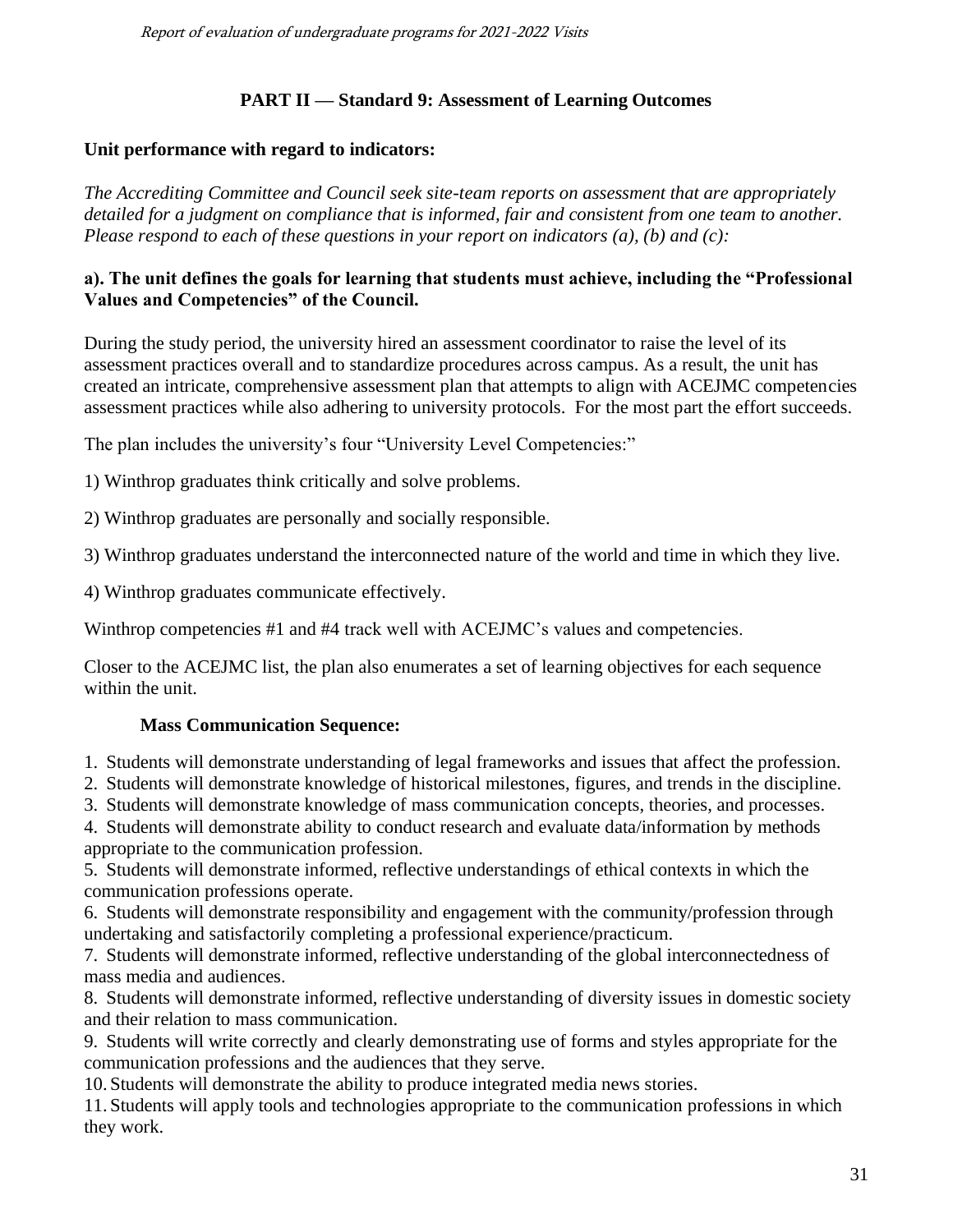Thus most, but not all, ACEJMC competencies are addressed in the plan. Missing are the ACEJMC competencies regarding numeracy, editing and visual communication.

# **Integrated Marketing Communication Sequence:**

1. Students will demonstrate understanding of legal frameworks and issues that affect the profession.

2. Students will demonstrate knowledge of historical milestones, figures, and trends in the discipline

3. Students will demonstrate knowledge of IMC concepts, theories, and processes.

4. Students will demonstrate ability to conduct, evaluate and use research/evidence and propose wellreasoned solutions to IMC problems.

5. Students will demonstrate informed, reflective understanding of ethical contexts in which IMC operates.

6. Students will demonstrate responsibility and engagement with the community/profession through undertaking and satisfactorily completing an IMC internship.

7. Students will demonstrate informed, reflective understanding of the global interconnectedness of audiences in IMC.

8. Students will demonstrate informed, reflective understanding of diversity issues in domestic society and their relation to IMC.

9. Students will create integrated materials through effective use of technology, forms and styles appropriate to the development of marketing communication campaigns.

10. Students will demonstrate ability to make effective oral presentations

Missing are the ACEJMC competencies regarding numeracy, editing, writing, and visual communication.

An associate professor is in charge of the assessment program; he receives a stipend for this work. Each year he gathers and organizes assessment data and works to ensure that the assessment plan's annual objectives are met.

The unit's syllabi are inconsistent in their inclusion of ACEJMC values and competencies. More than half of the syllabi state which ACEJMC competencies the course addresses, but about one-fourth of the syllabi address the four University Level Competencies only, and the remaining syllabi do not address competencies at all. In our meetings with students, there seemed to be some awareness of the university's four competencies, but little to no awareness of the ACEJMC-related assessment process.

## **b). The unit has a written assessment plan that uses multiple direct and indirect measures to assess student learning.**

The unit, in concert with the university's assessment system, has a complex matrix of goals and procedures for assessment that includes multiple direct and indirect measures.

Direct Measures:

· The unit requires a one-credit-hour senior course that involves the development of a professional portfolio. The portfolio is evaluated by a faculty member who is not the course's instructor of record. In the vast majority of cases, the instructor involves external professionals in the portfolio evaluations. The portfolio evaluation seeks feedback on two of the ACEJMC competencies (writing and tools/technologies).

· The unit has a detailed evaluation form for internship supervisors, which seeks feedback on six ACEJMC competencies.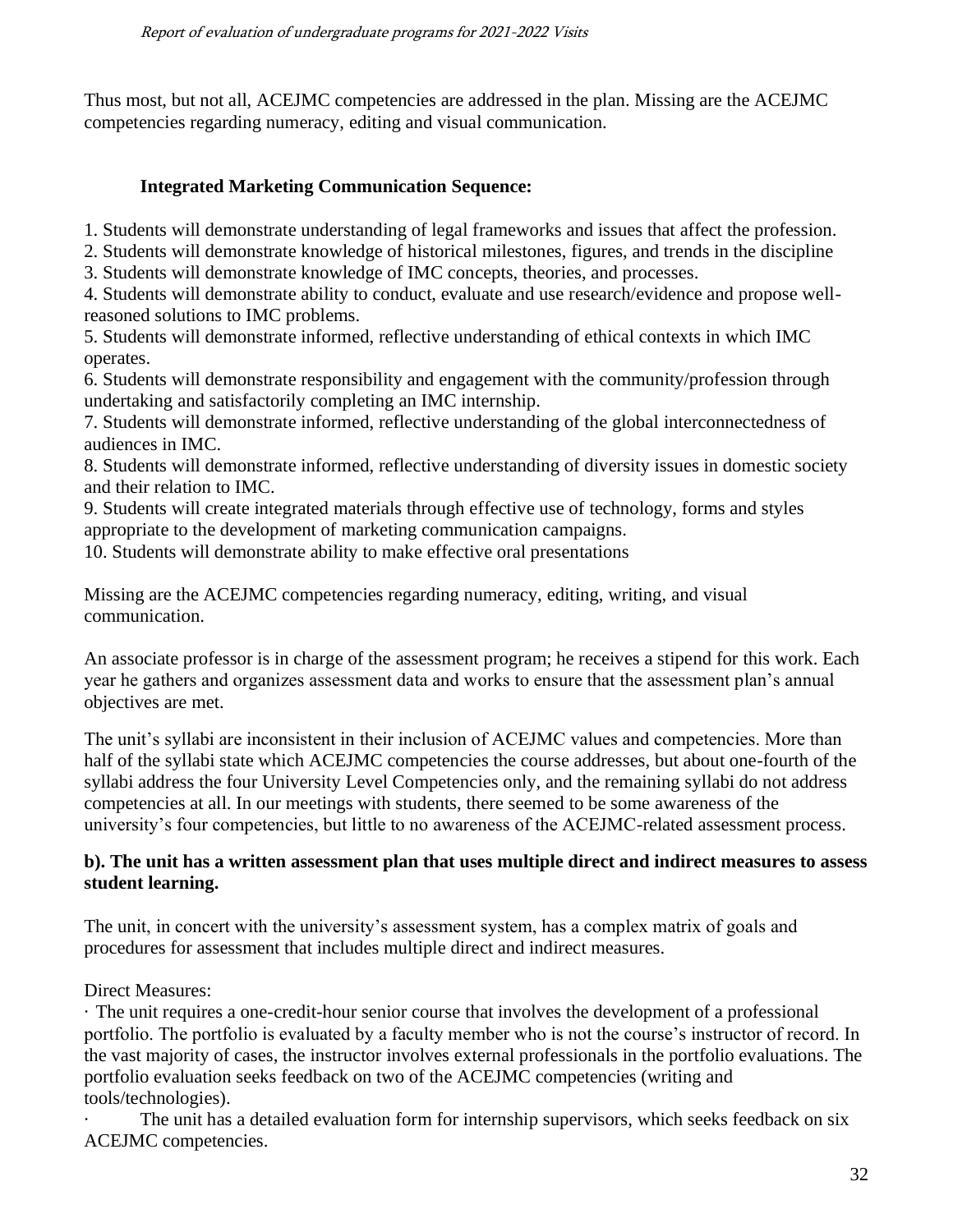· The assessment plan calls for the use of course tests and assignments as direct measures of all sequence competencies. The assessment coordinator explained that sometimes -- but not always -- a faculty colleague who is not the instructor of record evaluates the students' work on the courseembedded assessment exercise or assignment. These assessments occur in a staggered four-year rotation.

Indirect measures:

· The unit conducts a Senior Exit Survey every semester. Embedded in the exit survey is a direct measure: a set of questions known as the Global Citizenship Survey, to test seniors' accumulated knowledge about global media, issues and cultures.

· The unit conducts an Alumni Survey every three or four years (the last was conducted in 2019). · The unit hosts a Professional Panel every few years in which area media professionals, many of them alumni of the program, offer advice for updating curriculum and instruction.

· The unit keeps meticulous records of student awards for media work.

Together, these measures are generally effective in measuring ACEJMC competencies. But because a few ACEJMC competencies are omitted from the assessment plans of each sequence, there is no formal mechanism for measuring those.

# **c). The unit collects and reports data from its assessment activities and applies the data to improve curriculum and instruction.**

The unit "closes the loop" of assessment with a process entitled "Continuous Improvement." The assessment coordinator leads parts of two faculty meetings each year to analyze and discuss assessment data from the previous spring. In the Fall meeting, the coordinator presents the assessment findings, and the faculty agree on which remedial changes will be made in response to the data. In the Spring meeting, the faculty report their progress in implementing those remediations.

With this process the department learned, during the review period, that students were learning well in most areas. Some conclusions centered on needs for greater diversity awareness, both global and domestic, on writing skills, and on ethical problem-solving. The remediations enacted during the review period are too many to list in this report, but here are a few examples:

· The unit has launched a course in 2020-21 entitled Foundations of Digital Media.

· IMC students are now required to take Multimedia Storytelling and Production, to improve their ability to create marketing content.

- · The Public Relations Principles course now has an additional module on ethics.
- · The Media Writing course has renewed its focus on writing leads and nut graphs.
- · Advanced Mass Communication courses now include more content on global awareness.

· The Media Writing course now provides greater context on the importance of diversity awareness in reporting and writing.

· Internship supervisors' dissatisfaction with students' grammar skills resulted in a renewed emphasis on grammar in the Media Writing course.

In addition, the department cites several improvements resulting from assessment that are not directly related to course instruction or curriculum. For example, the data analysis resulted in the creation of a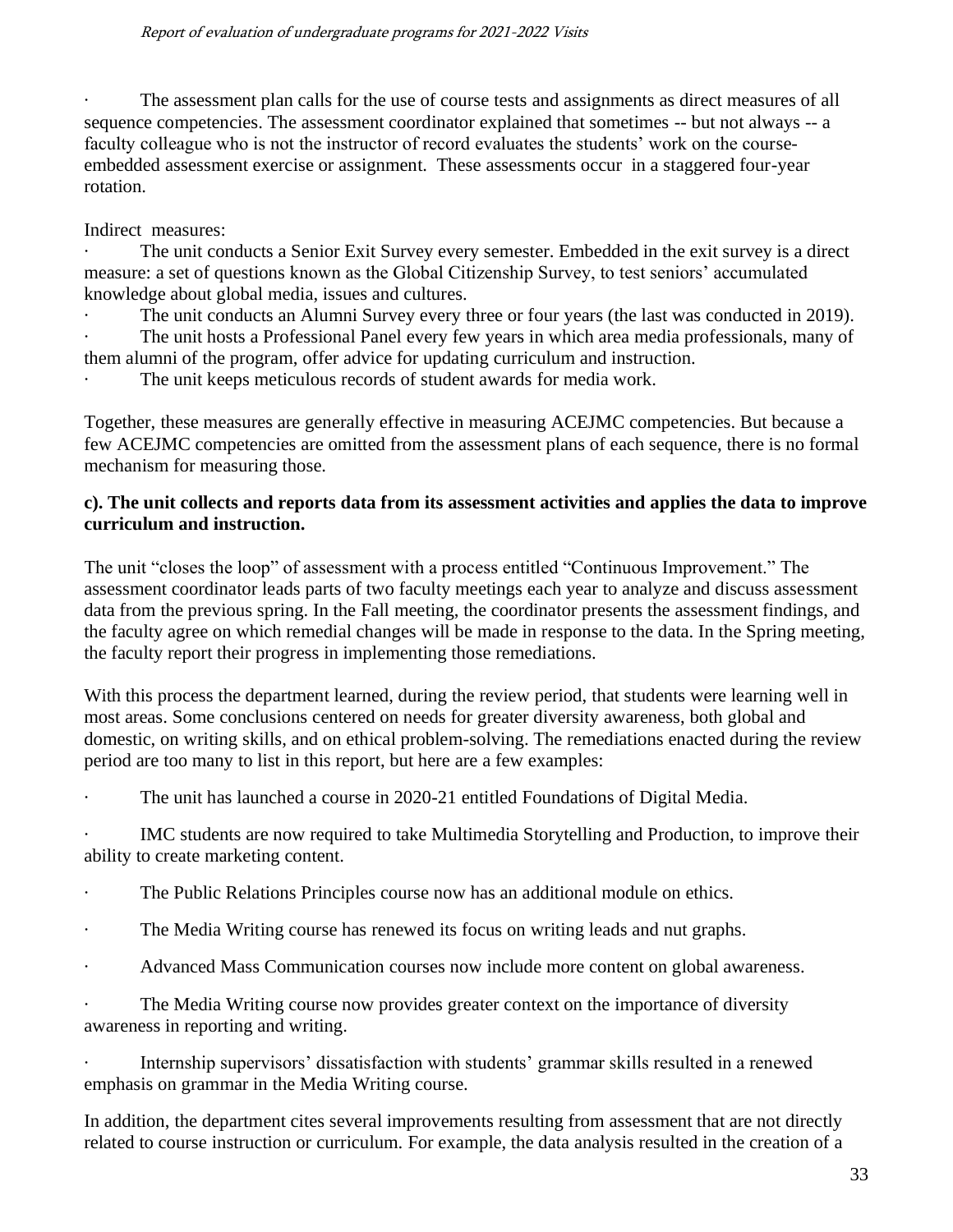faculty-advised, student-run marketing communications agency; a partnership with the Athletics department to provide production services and promotions; conversion of the portfolio presentation to all-digital, and the catalog redesignation of IMC courses (now "IMCO") to distinguish them from Mass Comm courses.

## **d). The unit maintains contact with the alumni to assess these experiences in the professions and to provide suggestions for improving curriculum and instruction.**

For purposes of assessment, the department's primary vehicles for involving alumni are the professional panel and the Alumni Survey, each which provide feedback and advice on curriculum every few years. There is no formally constituted alumni board that would meet regularly; the chair explained that he convenes groups of alumni on an *ad hoc* basis, but not explicitly for purposes of assessment.

## **e). The unit includes members of journalism and mass communication professions in its assessment process.**

In addition to professionals' participation in the evaluation of seniors' portfolios and internship supervisors' feedback, area professionals have participated as judges for student awards and writing competitions. They also provide advice at the meetings of professional panels.

# **SUMMARY:**

In many ways, the unit provides a model for embracing the spirit of assessment – the use of data to improve curriculum and instruction – and a great deal of faculty energy is applied to meeting the university's and ACEJMC's guidelines. expectations on assessment. The unit "closed the loop" on dozens of issues during the study period. However, the specific application of ACEJMC rubrics is still a bit rough at the edges. The plan includes most, but not all, of the ACEJMC competencies. The use of professionals in portfolio evaluation has fallen off in recent years. The department relies heavily on course work for direct measures. The presence of ACEJMC competencies in syllabi is inconsistent.

Overall evaluation, compliance/non-compliance: **COMPLIANCE**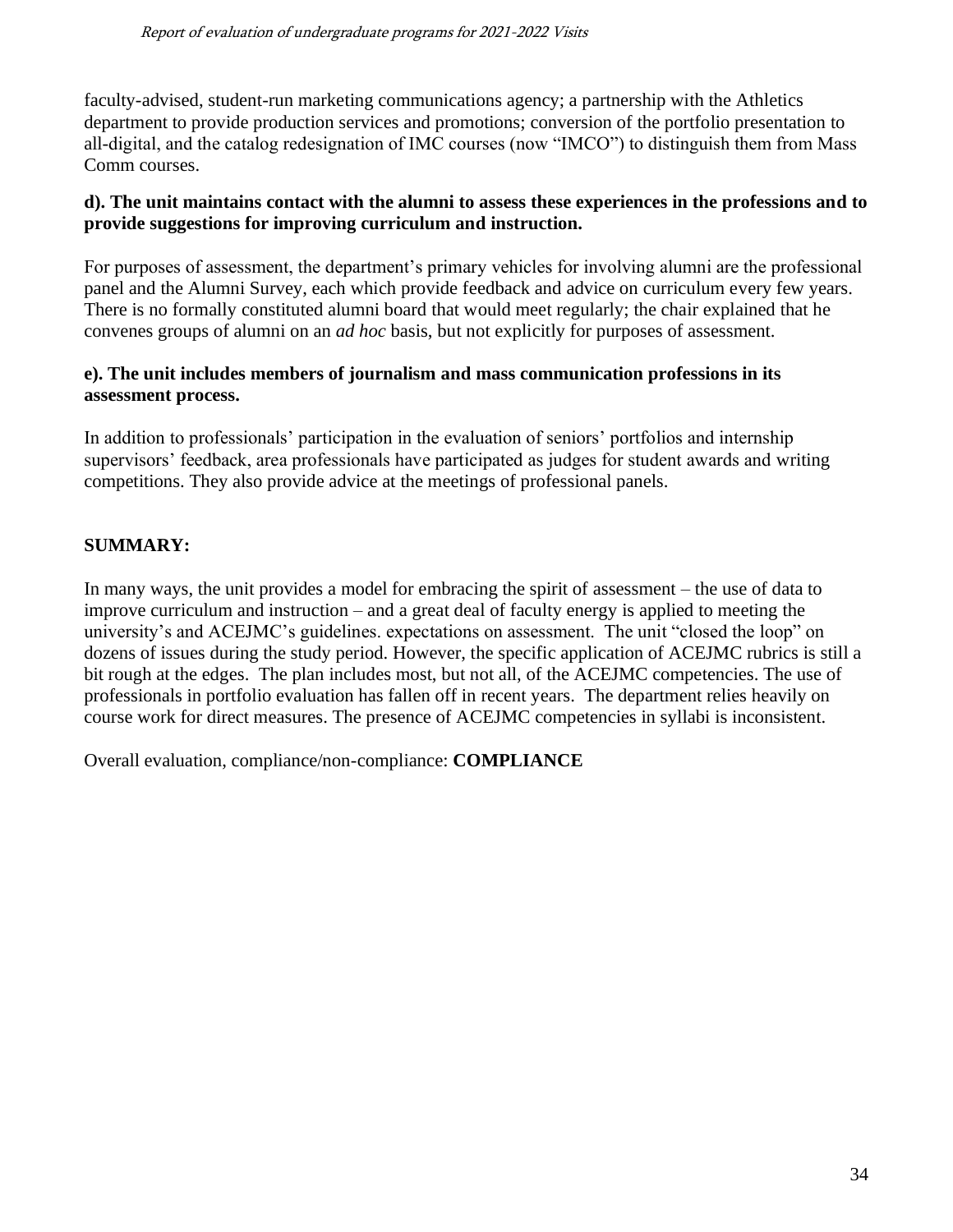Report of evaluation of undergraduate programs for 2021-2022 Visits

# **PART III: Summary by site visit team**

1) Summarize the strengths and weaknesses of the unit.

- Positive, engaged and energetic students.
- Dedicated and engaged faculty.
- New facilities that include a new TV studio and podcasting booth.
- Supportive alumni, including mentoring program.
- Department chair who inspires confidence and respect among faculty, students and other units.

2) List the standards with which the unit is not in compliance.

 $N/A$ 

3) Summarize the problems or deficiencies that should be addressed before the next evaluation (i.e., related to non-compliance with standards).

Lack of budget, particularly with open faculty and staff lines unfilled due to a hiring freeze.

• Only 1.5 faculty lines allocated to IMC although IMC students represent nearly 30% of enrollment.

- Advising system is heavily reliant on the small number of full-time faculty members.
- Assessment is not tightly aligned with ACEJMC principles and practices.

4) In the case of a recommendation for provisional accreditation, list the deficiencies that should be addressed before the provisional status can be removed.

 $N/A$ 

5) In the case of a recommendation for denial of accreditation, clearly and fully explain the reasons that led to the recommendation.

## N/A

6) If the unit was previously accredited, summarize the significant deficiencies noted in the previous report and the actions taken to correct them. If the unit was in noncompliance in the same standard(s) on the previous two visits, identify the standard(s) and the problems noted. Explain actions taken to correct the problems.

Three significant deficiencies cited in the last site team report from October 2014 are summarized below with updates based on the 2021 self-study and site team visit.

## **Enrollment declines and dwindling state support create uncertainties about filling future faculty vacancies.**

Enrollment declines and dwindling state support remain concerns for the department as well as the overall university. Given the hiring freeze and uncertainty of future faculty staffing, it is important that enrollment declines be reversed and aggressive recruitment, retention campaigns be launched.

# **Lack of new sources of revenue to fund needed equipment purchases.**